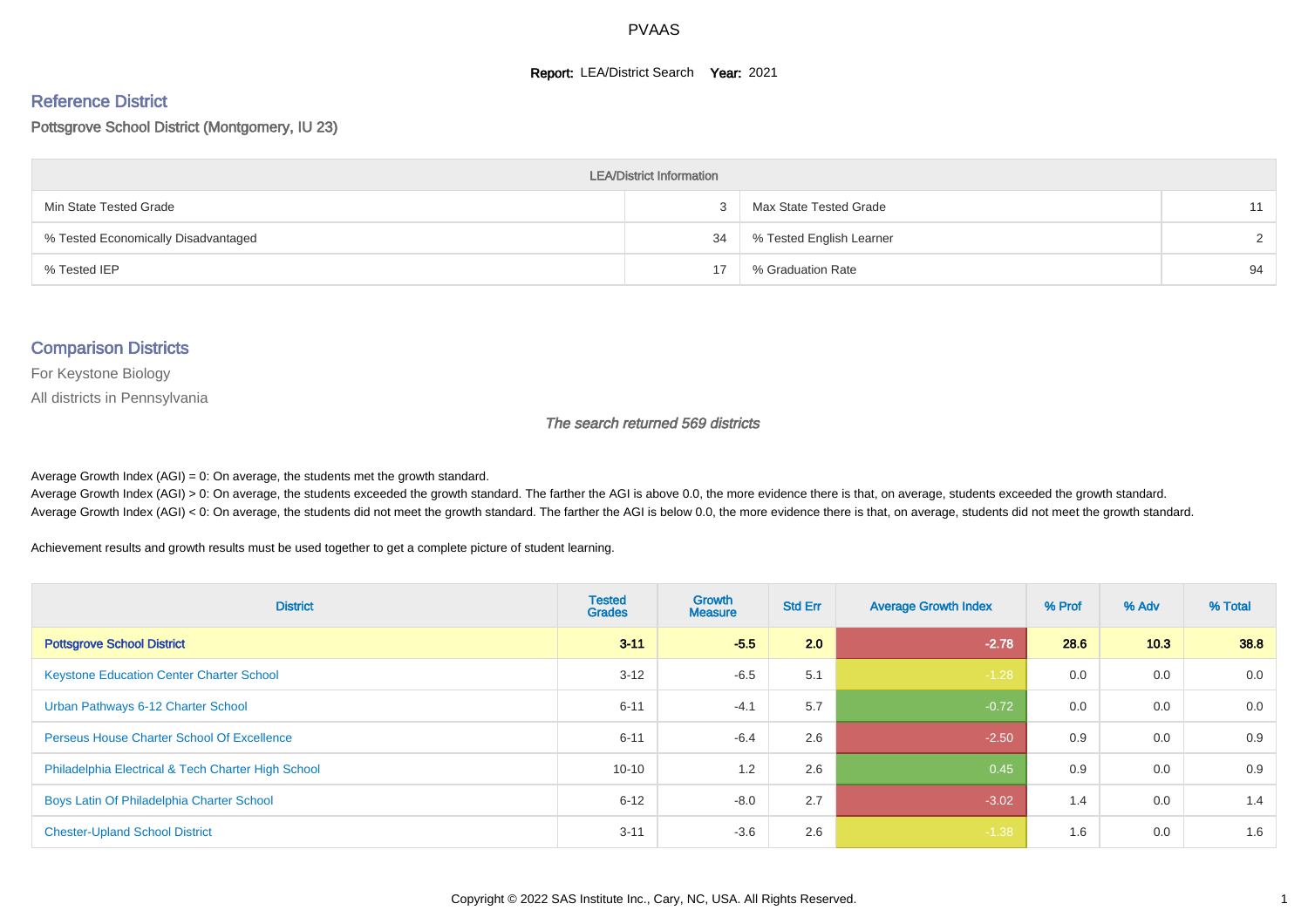| <b>District</b>                                                       | <b>Tested</b><br><b>Grades</b> | <b>Growth</b><br><b>Measure</b> | <b>Std Err</b> | <b>Average Growth Index</b> | % Prof | % Adv   | % Total |
|-----------------------------------------------------------------------|--------------------------------|---------------------------------|----------------|-----------------------------|--------|---------|---------|
| <b>Pottsgrove School District</b>                                     | $3 - 11$                       | $-5.5$                          | 2.0            | $-2.78$                     | 28.6   | $10.3$  | 38.8    |
| <b>Aliquippa School District</b>                                      | $3 - 11$                       | $-20.0$                         | 3.6            | $-5.54$                     | 1.7    | 0.0     | 1.7     |
| <b>Innovative Arts Academy Charter School</b>                         | $6 - 11$                       | $-7.2$                          | 2.5            | $-2.83$                     | 2.0    | 0.0     | 2.0     |
| <b>Chester Charter Scholars Academy Charter School</b>                | $3 - 12$                       | $-6.2$                          | 3.3            | $-1.88$                     | 2.2    | $0.0\,$ | $2.2\,$ |
| La Academia Partnership Charter School                                | $6 - 11$                       | $-15.5$                         | 5.7            | $-2.70$                     | 2.3    | 0.0     | 2.3     |
| People For People Charter School                                      | $3 - 12$                       | 6.4                             | 5.6            | $1.15$                      | 2.4    | 0.0     | 2.4     |
| <b>Sto-Rox School District</b>                                        | $3 - 10$                       | $-7.0$                          | 3.5            | $-1.99$                     | 3.2    | $0.0\,$ | 3.2     |
| <b>Mastery Charter School - Gratz Campus</b>                          | $7 - 10$                       | $-9.5$                          | 4.6            | $-2.09$                     | 0.0    | 3.4     | 3.4     |
| <b>Universal Audenried Charter School</b>                             | $9 - 11$                       | $-3.8$                          | 2.5            | $-1.53$                     | 3.0    | 0.5     | 3.5     |
| <b>Tech Freire Charter School</b>                                     | $9 - 11$                       | 0.7                             | $2.5\,$        | 0.27                        | 3.6    | 0.0     | 3.6     |
| <b>York City School District</b>                                      | $3 - 12$                       | $-17.7$                         | 1.8            | $-10.05$                    | 3.2    | 0.7     | 3.9     |
| <b>Clairton City School District</b>                                  | $3 - 11$                       | $-1.6$                          | 5.0            | $-0.32$                     | 3.8    | 0.5     | 4.4     |
| Aspira Bilingual Cyber Charter School                                 | $3 - 11$                       | 5.1                             | 5.8            | 0.87                        | 4.8    | 0.0     | 4.8     |
| <b>Claysburg-Kimmel School District</b>                               | $3 - 11$                       | $-1.2$                          | 5.2            | $-0.22$                     | 5.0    | 0.0     | $5.0$   |
| <b>West Side CTC</b>                                                  | $9 - 10$                       | $-32.0$                         | 3.9            | $-8.16$                     | 5.9    | 0.0     | 5.9     |
| <b>Allentown City School District</b>                                 | $3 - 12$                       | $-16.9$                         | 1.4            | $-12.37$                    | 5.9    | 0.4     | 6.3     |
| Morrisville Borough School District                                   | $3 - 11$                       | $-13.1$                         | 3.7            | $-3.52$                     | 4.9    | 1.6     | 6.6     |
| <b>Belmont Charter School</b>                                         | $3 - 10$                       | 2.2                             | 3.4            | 0.64                        | 5.3    | 1.8     | 7.0     |
| <b>Lawrence County CTC</b>                                            | $10 - 11$                      | $-9.8$                          | 3.7            | $-2.68$                     | 7.3    | 0.0     | 7.3     |
| <b>Propel Charter School-Homestead</b>                                | $3 - 11$                       | $-5.0$                          | 3.9            | $-1.27$                     | 7.3    | 0.0     | $7.3$   |
| <b>Turkeyfoot Valley Area School District</b>                         | $3 - 12$                       | $-15.4$                         | 5.8            | $-2.66$                     | 3.8    | 3.8     | $7.6$   |
| Preparatory Charter School Of Mathematics, Science, Tech, And Careers | $9 - 10$                       | $-5.1$                          | 2.5            | $-2.03$                     | 6.3    | 1.4     | 7.7     |
| <b>Propel Charter School-Montour</b>                                  | $3 - 10$                       | $-3.4$                          | 3.6            | $-0.93$                     | 7.7    | 0.0     | 7.7     |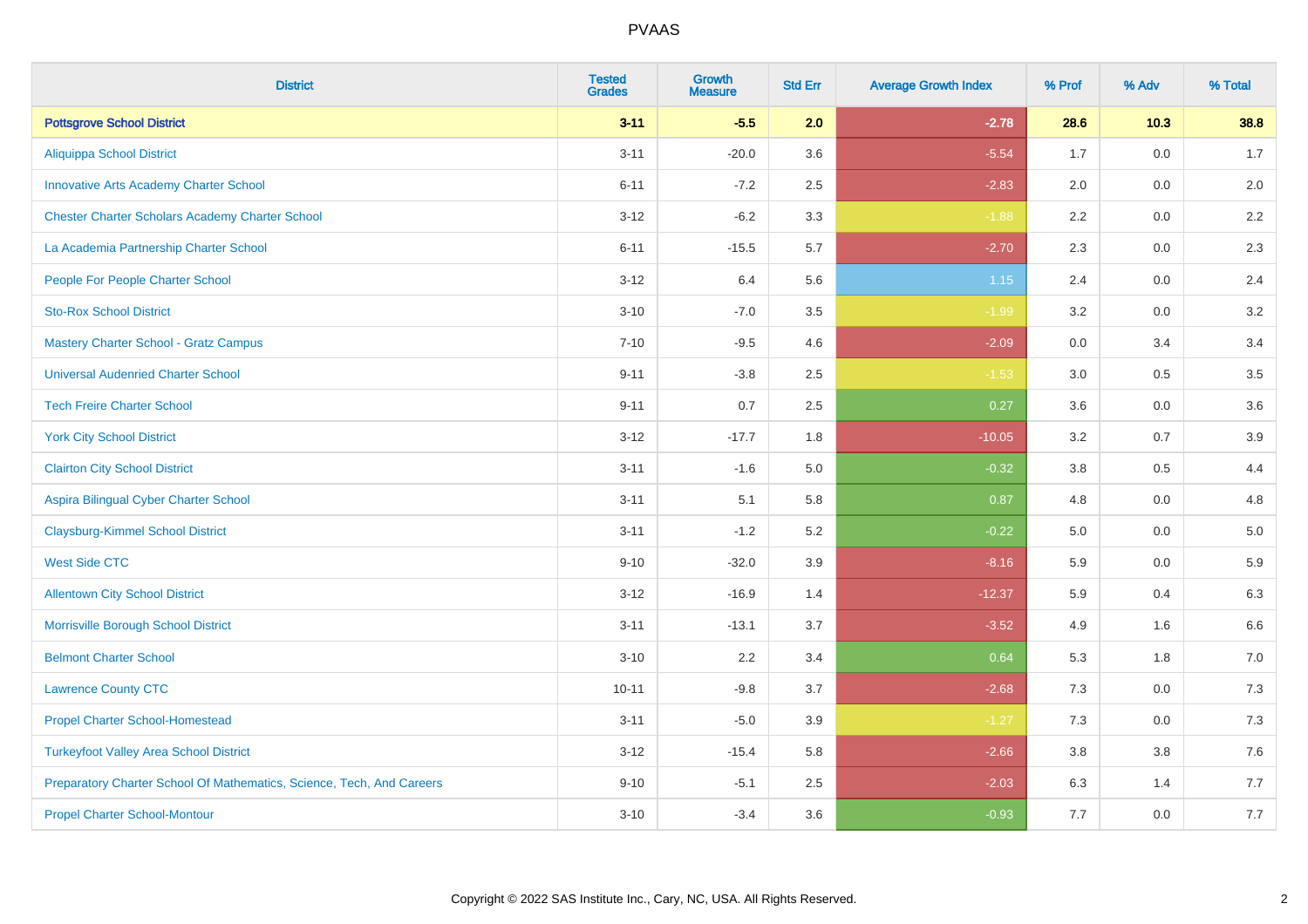| <b>District</b>                                   | <b>Tested</b><br><b>Grades</b> | <b>Growth</b><br><b>Measure</b> | <b>Std Err</b> | <b>Average Growth Index</b> | % Prof | % Adv   | % Total |
|---------------------------------------------------|--------------------------------|---------------------------------|----------------|-----------------------------|--------|---------|---------|
| <b>Pottsgrove School District</b>                 | $3 - 11$                       | $-5.5$                          | 2.0            | $-2.78$                     | 28.6   | 10.3    | 38.8    |
| <b>Harrisburg City School District</b>            | $3 - 11$                       | $-0.2$                          | 2.0            | $-0.11$                     | 6.0    | 2.0     | 8.0     |
| Propel Charter School - Braddock Hills            | $3 - 11$                       | $-2.1$                          | 3.3            | $-0.63$                     | 4.8    | 3.2     | 8.1     |
| Lincoln Leadership Academy Charter School         | $3 - 12$                       | $-7.4$                          | 3.7            | $-1.99$                     | 6.4    | 2.1     | 8.5     |
| Dr Robert Ketterer Charter School Inc             | $6 - 12$                       | 7.1                             | 4.3            | 1.66                        | 7.3    | 1.7     | 9.0     |
| <b>Shade-Central City School District</b>         | $3 - 11$                       | $-14.6$                         | 4.0            | $-3.68$                     | 9.6    | 0.0     | 9.6     |
| <b>Executive Education Academy Charter School</b> | $3 - 10$                       | $-14.6$                         | 3.0            | $-4.81$                     | 8.5    | 1.2     | 9.8     |
| <b>Tacony Academy Charter School</b>              | $3 - 11$                       | $-12.9$                         | 3.3            | $-3.90$                     | 8.6    | 1.4     | 10.0    |
| <b>KIPP Dubois Charter School</b>                 | $9 - 10$                       | $-3.0$                          | 3.1            | $-0.95$                     | 10.0   | 0.0     | 10.0    |
| <b>Sugar Valley Rural Charter School</b>          | $3 - 11$                       | $-3.6$                          | 3.7            | $-0.98$                     | 10.3   | 0.0     | 10.3    |
| <b>Woodland Hills School District</b>             | $3 - 12$                       | $-4.2$                          | 2.5            | $-1.66$                     | 10.1   | 1.4     | 11.5    |
| <b>Greater Johnstown School District</b>          | $3 - 11$                       | $-3.5$                          | 2.4            | $-1.45$                     | 10.3   | 1.3     | 11.5    |
| Esperanza Cyber Charter School                    | $3 - 11$                       | 7.1                             | 6.1            | $1.15$                      | 8.8    | 2.9     | 11.8    |
| New Kensington-Arnold School District             | $3 - 11$                       | $-5.8$                          | 3.2            | $-1.80$                     | 10.8   | 1.2     | 12.0    |
| <b>Big Beaver Falls Area School District</b>      | $3 - 11$                       | $-17.9$                         | 2.8            | $-6.27$                     | 9.4    | 2.8     | 12.2    |
| <b>Multicultural Academy Charter School</b>       | $9 - 11$                       | 6.0                             | 3.4            | 1.77                        | 12.3   | $0.0\,$ | 12.3    |
| Norristown Area School District                   | $3 - 12$                       | $-25.4$                         | 1.7            | $-15.35$                    | 10.6   | 1.8     | 12.4    |
| Community Academy Of Philadelphia Charter School  | $3 - 11$                       | 0.1                             | 2.6            | 0.06                        | 9.7    | 2.6     | 12.4    |
| <b>Mastery Charter School - Thomas Campus</b>     | $3 - 10$                       | 7.9                             | 5.7            | 1.39                        | 12.5   | 0.0     | 12.5    |
| <b>Lancaster School District</b>                  | $3 - 12$                       | $-10.0$                         | 1.4            | $-7.22$                     | 9.0    | 3.9     | 12.8    |
| Mastery Charter School - Shoemaker Campus         | $7 - 10$                       | $-2.3$                          | 2.8            | $-0.81$                     | 10.1   | 3.7     | 13.8    |
| <b>Steelton-Highspire School District</b>         | $3 - 11$                       | $-5.3$                          | 3.2            | $-1.65$                     | 13.9   | $0.0\,$ | 13.9    |
| <b>Tussey Mountain School District</b>            | $3 - 12$                       | $-13.0$                         | 3.3            | $-3.93$                     | 11.1   | 3.2     | 14.3    |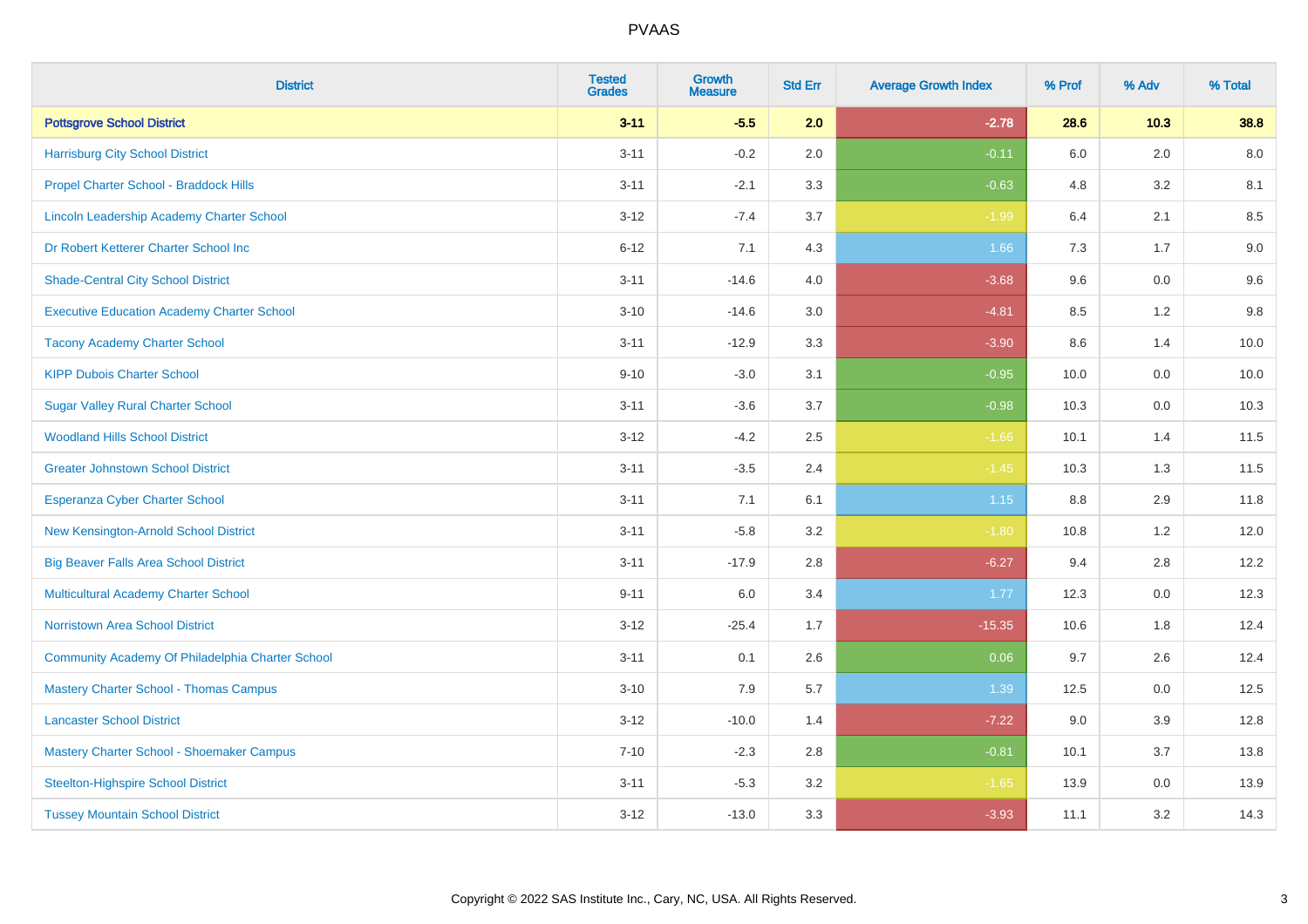| <b>District</b>                          | <b>Tested</b><br><b>Grades</b> | <b>Growth</b><br><b>Measure</b> | <b>Std Err</b> | <b>Average Growth Index</b> | % Prof | % Adv  | % Total |
|------------------------------------------|--------------------------------|---------------------------------|----------------|-----------------------------|--------|--------|---------|
| <b>Pottsgrove School District</b>        | $3 - 11$                       | $-5.5$                          | 2.0            | $-2.78$                     | 28.6   | $10.3$ | 38.8    |
| <b>Shenandoah Valley School District</b> | $3 - 11$                       | $-4.5$                          | 3.5            | $-1.29$                     | 14.3   | 0.0    | 14.3    |
| <b>Cornell School District</b>           | $3 - 11$                       | $-5.5$                          | 4.6            | $-1.20$                     | 11.3   | 3.2    | 14.5    |
| <b>Washington School District</b>        | $3 - 11$                       | $-15.9$                         | 2.9            | $-5.44$                     | 12.9   | 1.7    | 14.7    |
| <b>Hanover Area School District</b>      | $3 - 11$                       | $-14.7$                         | 4.7            | $-3.13$                     | 12.1   | 3.0    | 15.2    |
| Imhotep Institute Charter High School    | $9 - 11$                       | $-17.6$                         | 5.8            | $-3.03$                     | 15.4   | 0.0    | 15.4    |
| <b>Blacklick Valley School District</b>  | $3 - 11$                       | $-0.9$                          | 3.9            | $-0.23$                     | 7.7    | 7.7    | 15.4    |
| <b>Coatesville Area School District</b>  | $3 - 11$                       | $-9.5$                          | 1.6            | $-5.81$                     | 12.8   | 3.3    | 16.2    |
| <b>Rochester Area School District</b>    | $3 - 11$                       | $-5.7$                          | 3.9            | $-1.45$                     | 14.9   | 2.1    | 17.0    |
| <b>Muhlenberg School District</b>        | $3 - 10$                       | $-17.8$                         | 1.9            | $-9.34$                     | 12.4   | 4.6    | 17.0    |
| <b>City CHS</b>                          | $10 - 11$                      | $-5.6$                          | 2.4            | $-2.34$                     | 15.9   | 1.5    | 17.4    |
| Esperanza Academy Charter School         | $4 - 11$                       | 2.1                             | 2.1            | 1.01                        | 14.2   | 3.6    | 17.8    |
| <b>Wilkes-Barre Area School District</b> | $3 - 11$                       | $-12.4$                         | 2.4            | $-5.18$                     | 14.2   | 3.7    | 17.9    |
| <b>Sharon City School District</b>       | $3 - 11$                       | $-6.5$                          | 2.3            | $-2.79$                     | 13.1   | 5.0    | 18.1    |
| <b>Bristol Township School District</b>  | $3 - 11$                       | $-7.4$                          | 1.4            | $-5.32$                     | 13.8   | 4.6    | 18.4    |
| <b>Mcguffey School District</b>          | $3 - 11$                       | $-12.1$                         | 3.0            | $-4.06$                     | 12.8   | 5.9    | 18.6    |
| <b>Burgettstown Area School District</b> | $3 - 11$                       | $-11.2$                         | 3.2            | $-3.46$                     | 16.0   | 2.7    | 18.7    |
| <b>Columbia Borough School District</b>  | $3 - 12$                       | $-1.1$                          | 3.6            | $-0.31$                     | 17.2   | 1.7    | 19.0    |
| <b>Achievement House Charter School</b>  | $7 - 11$                       | $-8.2$                          | 3.6            | $-2.28$                     | 16.7   | 2.8    | 19.4    |
| <b>New Castle Area School District</b>   | $3 - 12$                       | $-13.6$                         | 2.3            | $-5.99$                     | 17.6   | 2.0    | 19.5    |
| <b>Frazier School District</b>           | $3 - 11$                       | $-18.9$                         | 3.4            | $-5.49$                     | 18.3   | 1.4    | 19.7    |
| <b>West Mifflin Area School District</b> | $3 - 12$                       | $-11.9$                         | 2.5            | $-4.77$                     | 15.9   | 4.0    | 19.9    |
| <b>Erie City School District</b>         | $3 - 12$                       | $-4.5$                          | 1.4            | $-3.09$                     | 13.4   | 6.7    | 20.1    |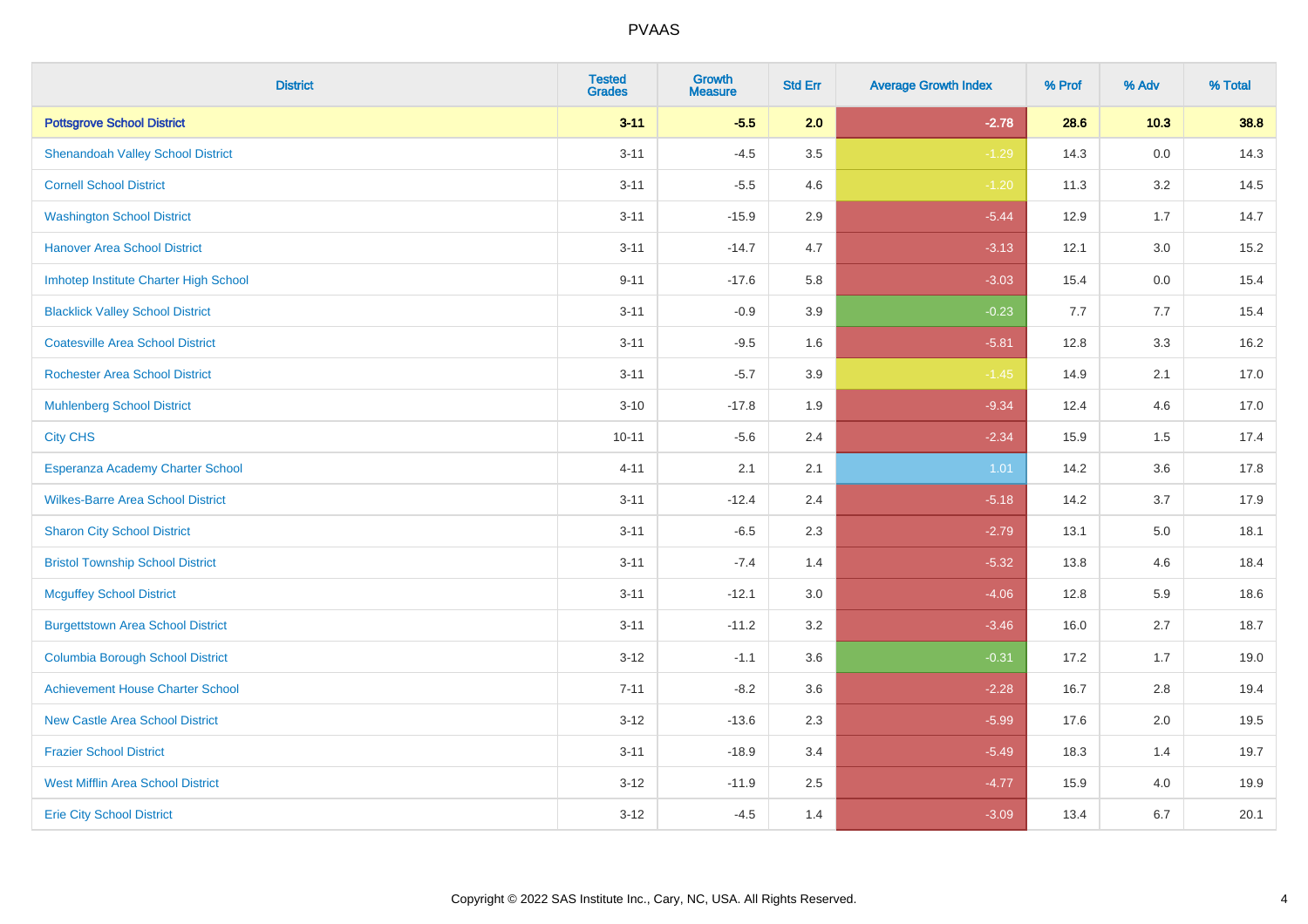| <b>District</b>                                         | <b>Tested</b><br><b>Grades</b> | <b>Growth</b><br><b>Measure</b> | <b>Std Err</b> | <b>Average Growth Index</b> | % Prof | % Adv   | % Total |
|---------------------------------------------------------|--------------------------------|---------------------------------|----------------|-----------------------------|--------|---------|---------|
| <b>Pottsgrove School District</b>                       | $3 - 11$                       | $-5.5$                          | 2.0            | $-2.78$                     | 28.6   | $10.3$  | 38.8    |
| <b>Dunmore School District</b>                          | $3 - 11$                       | $-12.2$                         | 2.7            | $-4.51$                     | 15.0   | 5.3     | 20.4    |
| Jefferson County-Dubois AVTS                            | $9 - 11$                       | $-11.7$                         | 3.1            | $-3.72$                     | 17.6   | 2.8     | 20.4    |
| Mastery Charter School - Pickett Campus                 | $6 - 10$                       | 2.7                             | 4.2            | 0.65                        | 20.6   | $0.0\,$ | 20.6    |
| <b>MaST Community Charter School II</b>                 | $3 - 10$                       | 1.4                             | 3.0            | 0.45                        | 16.1   | 4.6     | 20.7    |
| <b>Farrell Area School District</b>                     | $3 - 11$                       | $-1.9$                          | 4.2            | $-0.44$                     | 9.3    | 11.6    | 20.9    |
| <b>William Penn School District</b>                     | $3 - 12$                       | 7.0                             | 1.9            | 3.61                        | 14.0   | 7.2     | 21.3    |
| Hope For Hyndman Charter School                         | $3 - 11$                       | 5.1                             | 5.8            | 0.88                        | 14.3   | 7.1     | 21.4    |
| <b>Lebanon School District</b>                          | $3 - 11$                       | $-1.2$                          | 1.9            | $-0.63$                     | 15.2   | 6.4     | 21.6    |
| <b>Carbon Career &amp; Technical Institute</b>          | $9 - 11$                       | $-9.3$                          | 3.2            | $-2.92$                     | 19.6   | 2.2     | 21.7    |
| <b>Williams Valley School District</b>                  | $3 - 11$                       | 2.6                             | 3.7            | 0.69                        | 17.0   | 5.1     | 22.0    |
| <b>Southeast Delco School District</b>                  | $3 - 10$                       | 3.9                             | 3.5            | 1.12                        | 18.6   | 3.4     | 22.0    |
| <b>Williamsburg Community School District</b>           | $3 - 11$                       | $-16.9$                         | 4.1            | $-4.14$                     | 22.4   | 0.0     | 22.4    |
| <b>Antietam School District</b>                         | $3 - 10$                       | $-9.5$                          | 3.7            | $-2.57$                     | 20.9   | 1.5     | 22.4    |
| <b>Pittsburgh School District</b>                       | $3 - 11$                       | $-13.0$                         | 1.1            | $-12.25$                    | 16.1   | 6.5     | 22.6    |
| <b>Mount Carmel Area School District</b>                | $3 - 11$                       | $-7.9$                          | 2.3            | $-3.38$                     | 18.2   | 4.4     | 22.6    |
| <b>Columbia-Montour AVTS</b>                            | $9 - 10$                       | $-7.1$                          | 2.8            | $-2.52$                     | 19.5   | 3.2     | 22.7    |
| <b>Reading School District</b>                          | $3 - 11$                       | 4.3                             | 1.2            | 3.71                        | 16.8   | 6.0     | 22.8    |
| Philadelphia City School District                       | $3 - 12$                       | $-7.8$                          | 0.6            | $-13.43$                    | 16.4   | 6.5     | 22.9    |
| <b>Fannett-Metal School District</b>                    | $3 - 11$                       | $-22.3$                         | 4.8            | $-4.65$                     | 16.4   | 6.6     | 23.0    |
| <b>Redbank Valley School District</b>                   | $3 - 11$                       | $-7.5$                          | 3.1            | $-2.41$                     | 12.4   | 10.6    | 23.1    |
| Center For Student Learning Charter School At Pennsbury | $6 - 12$                       | $-3.3$                          | 6.0            | $-0.55$                     | 23.1   | 0.0     | 23.1    |
| <b>Greater Nanticoke Area School District</b>           | $3 - 12$                       | $-6.8$                          | 2.6            | $-2.58$                     | 15.2   | 8.9     | 24.1    |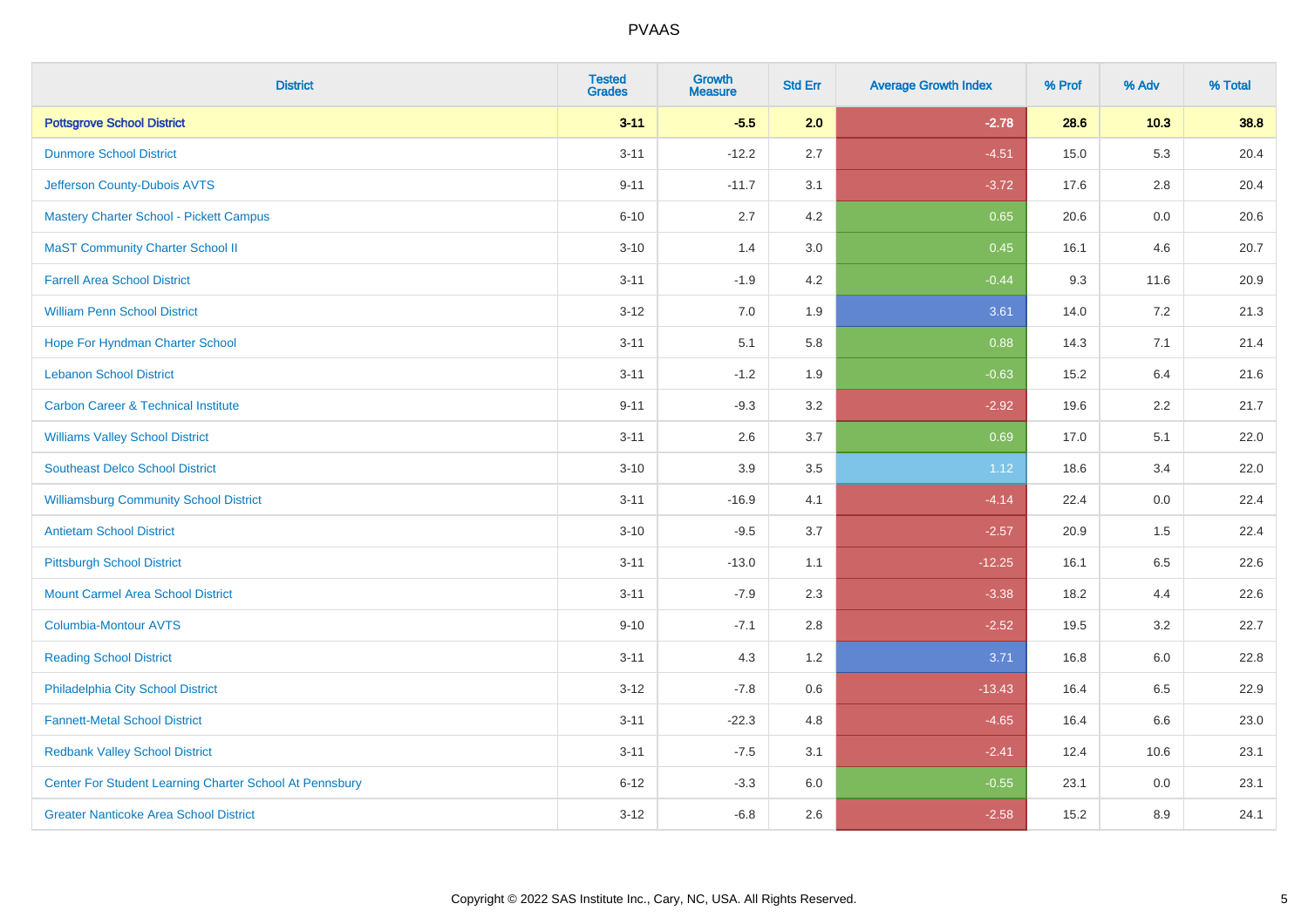| <b>District</b>                                | <b>Tested</b><br><b>Grades</b> | <b>Growth</b><br><b>Measure</b> | <b>Std Err</b> | <b>Average Growth Index</b> | % Prof | % Adv   | % Total |
|------------------------------------------------|--------------------------------|---------------------------------|----------------|-----------------------------|--------|---------|---------|
| <b>Pottsgrove School District</b>              | $3 - 11$                       | $-5.5$                          | 2.0            | $-2.78$                     | 28.6   | $10.3$  | 38.8    |
| <b>Tidioute Community Charter School</b>       | $3 - 11$                       | 0.8                             | 4.4            | 0.19                        | 18.1   | 6.9     | 25.0    |
| Maritime Academy Charter School                | $3 - 10$                       | 13.2                            | 3.1            | 4.29                        | 24.0   | 1.3     | 25.3    |
| <b>Mckeesport Area School District</b>         | $3 - 12$                       | 4.6                             | 2.2            | 2.14                        | 21.1   | 4.4     | 25.5    |
| Philadelphia Academy Charter School            | $3 - 11$                       | $-14.7$                         | 2.7            | $-5.42$                     | 21.6   | 3.9     | 25.5    |
| <b>York Academy Regional Charter School</b>    | $3 - 11$                       | $-2.3$                          | 4.4            | $-0.52$                     | 23.5   | 2.0     | 25.5    |
| Jim Thorpe Area School District                | $3 - 11$                       | $-10.9$                         | 2.4            | $-4.48$                     | 19.5   | 6.0     | 25.5    |
| Northern Lebanon School District               | $3 - 11$                       | $-0.7$                          | 2.3            | $-0.29$                     | 18.8   | 6.8     | 25.6    |
| <b>Mount Union Area School District</b>        | $3 - 10$                       | $-2.5$                          | 2.8            | $-0.89$                     | 19.8   | 5.8     | 25.6    |
| <b>Penn Hills School District</b>              | $3 - 11$                       | 0.0                             | 2.4            | 0.02                        | 18.4   | 7.1     | 25.6    |
| <b>Pottstown School District</b>               | $3 - 12$                       | 2.0                             | 2.2            | 0.88                        | 19.4   | 6.2     | 25.6    |
| <b>Mastery Charter School - Hardy Williams</b> | $3 - 11$                       | 6.6                             | 3.0            | 2.21                        | 24.7   | 1.2     | 25.9    |
| Pennsylvania Distance Learning Charter School  | $3 - 12$                       | 6.8                             | 3.4            | 1.99                        | 19.8   | 6.2     | 25.9    |
| Meyersdale Area School District                | $3 - 11$                       | $-16.1$                         | 3.3            | $-4.94$                     | 20.3   | 5.8     | 26.1    |
| South Allegheny School District                | $3 - 11$                       | $-0.9$                          | 3.1            | $-0.30$                     | 23.8   | 2.5     | 26.2    |
| Mastery Charter High School-Lenfest Campus     | $7 - 11$                       | $-1.8$                          | 5.8            | $-0.30$                     | 26.3   | 0.0     | 26.3    |
| <b>New Foundations Charter School</b>          | $3 - 11$                       | 0.6                             | 2.2            | 0.29                        | 22.4   | 4.0     | 26.4    |
| <b>York Co School Of Technology</b>            | $9 - 12$                       | $-10.9$                         | 1.6            | $-6.79$                     | 22.6   | 4.0     | 26.6    |
| <b>Central Cambria School District</b>         | $3 - 11$                       | $-12.7$                         | 2.3            | $-5.61$                     | 19.4   | 7.4     | 26.9    |
| <b>Roberto Clemente Charter School</b>         | $3 - 12$                       | $-3.3$                          | 4.1            | $-0.79$                     | 22.7   | 4.6     | 27.3    |
| <b>Carmichaels Area School District</b>        | $3 - 10$                       | $-7.0$                          | 3.1            | $-2.30$                     | 17.8   | 9.6     | 27.4    |
| <b>Moniteau School District</b>                | $3 - 11$                       | $-11.8$                         | 2.9            | $-4.07$                     | 22.6   | $5.0\,$ | 27.6    |
| <b>Scranton School District</b>                | $3 - 12$                       | $-10.1$                         | 2.5            | $-4.04$                     | 20.0   | 7.7     | 27.7    |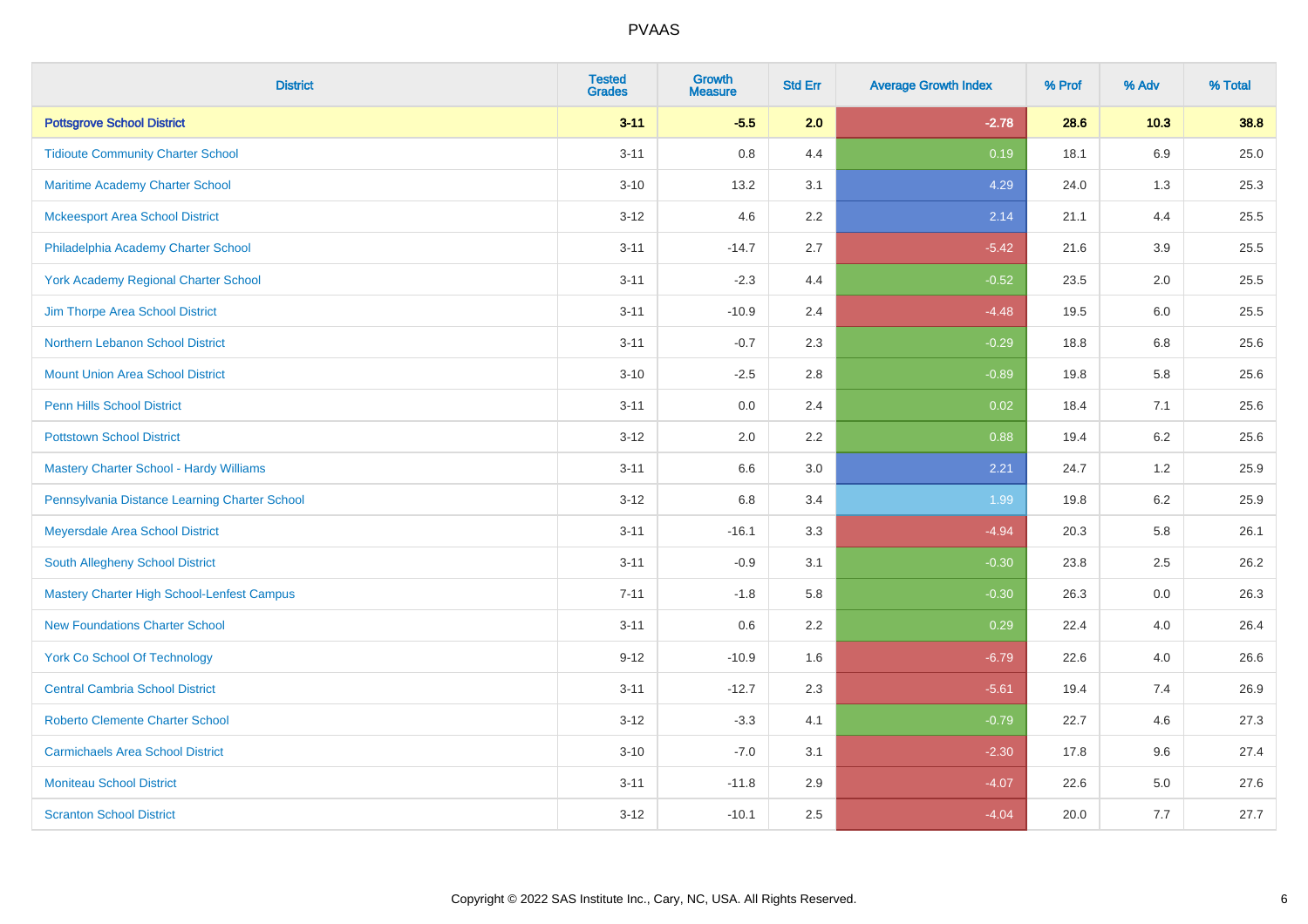| <b>District</b>                                   | <b>Tested</b><br><b>Grades</b> | <b>Growth</b><br><b>Measure</b> | <b>Std Err</b> | <b>Average Growth Index</b> | % Prof | % Adv   | % Total |
|---------------------------------------------------|--------------------------------|---------------------------------|----------------|-----------------------------|--------|---------|---------|
| <b>Pottsgrove School District</b>                 | $3 - 11$                       | $-5.5$                          | 2.0            | $-2.78$                     | 28.6   | $10.3$  | 38.8    |
| Lehigh Valley Academy Regional Charter School     | $3 - 11$                       | $-5.9$                          | 3.0            | $-1.98$                     | 20.0   | 7.7     | 27.7    |
| <b>Northern Cambria School District</b>           | $3 - 11$                       | $-0.3$                          | 3.4            | $-0.09$                     | 26.5   | 1.2     | 27.7    |
| <b>Central Fulton School District</b>             | $3 - 11$                       | $-13.3$                         | 3.2            | $-4.20$                     | 18.1   | 9.7     | 27.8    |
| <b>Penns Manor Area School District</b>           | $3 - 12$                       | $-1.9$                          | 3.5            | $-0.55$                     | 24.2   | 3.8     | 28.0    |
| <b>Blairsville-Saltsburg School District</b>      | $3 - 11$                       | $-7.5$                          | 2.8            | $-2.67$                     | 20.1   | 8.2     | 28.3    |
| <b>Union School District</b>                      | $3 - 12$                       | 2.5                             | 3.7            | 0.69                        | 17.9   | 10.4    | 28.4    |
| <b>East Allegheny School District</b>             | $3 - 11$                       | $-6.4$                          | 3.0            | $-2.11$                     | 21.0   | 7.4     | 28.4    |
| <b>Susq-Cyber Charter School</b>                  | $9 - 11$                       | $-3.2$                          | 5.8            | $-0.54$                     | 23.8   | 4.8     | 28.6    |
| <b>Williamsport Area School District</b>          | $3 - 11$                       | $-11.7$                         | 1.4            | $-8.29$                     | 18.2   | 10.5    | 28.7    |
| <b>Conemaugh Valley School District</b>           | $3 - 12$                       | $-6.3$                          | 4.1            | $-1.54$                     | 23.7   | 5.1     | 28.8    |
| Ambridge Area School District                     | $3 - 12$                       | $-19.4$                         | 2.5            | $-7.64$                     | 23.2   | 5.6     | 28.9    |
| <b>Hanover Public School District</b>             | $3 - 11$                       | $-12.4$                         | 2.7            | $-4.50$                     | 22.7   | $6.2\,$ | 28.9    |
| Pennsylvania Cyber Charter School                 | $3 - 11$                       | 0.6                             | 1.5            | 0.37                        | 20.8   | 8.1     | 28.9    |
| <b>Ferndale Area School District</b>              | $3 - 10$                       | $-1.1$                          | 4.1            | $-0.27$                     | 21.0   | 7.9     | 29.0    |
| <b>Westinghouse Arts Academy Charter School</b>   | $9 - 10$                       | $-6.0$                          | 3.3            | $-1.81$                     | 20.2   | 8.9     | 29.1    |
| <b>Connellsville Area School District</b>         | $3 - 11$                       | $-5.3$                          | 2.0            | $-2.67$                     | 24.2   | 5.0     | 29.1    |
| <b>Environmental Charter School At Frick Park</b> | $3-9$                          | $-6.2$                          | 3.7            | $-1.67$                     | 25.9   | 3.4     | 29.3    |
| <b>Shamokin Area School District</b>              | $3 - 11$                       | $-2.6$                          | 2.5            | $-1.06$                     | 19.6   | 9.8     | 29.3    |
| <b>Dauphin County Technical School</b>            | $9 - 11$                       | $-3.9$                          | 2.3            | $-1.67$                     | 18.3   | 11.1    | 29.3    |
| <b>Hazleton Area School District</b>              | $3 - 11$                       | 6.0                             | 1.6            | 3.85                        | 20.5   | 9.0     | 29.5    |
| <b>Pottsville Area School District</b>            | $3 - 12$                       | $-4.9$                          | 2.1            | $-2.36$                     | 21.8   | 7.9     | 29.6    |
| <b>Mahanoy Area School District</b>               | $3 - 10$                       | $-3.4$                          | 3.1            | $-1.07$                     | 21.4   | 8.6     | 30.0    |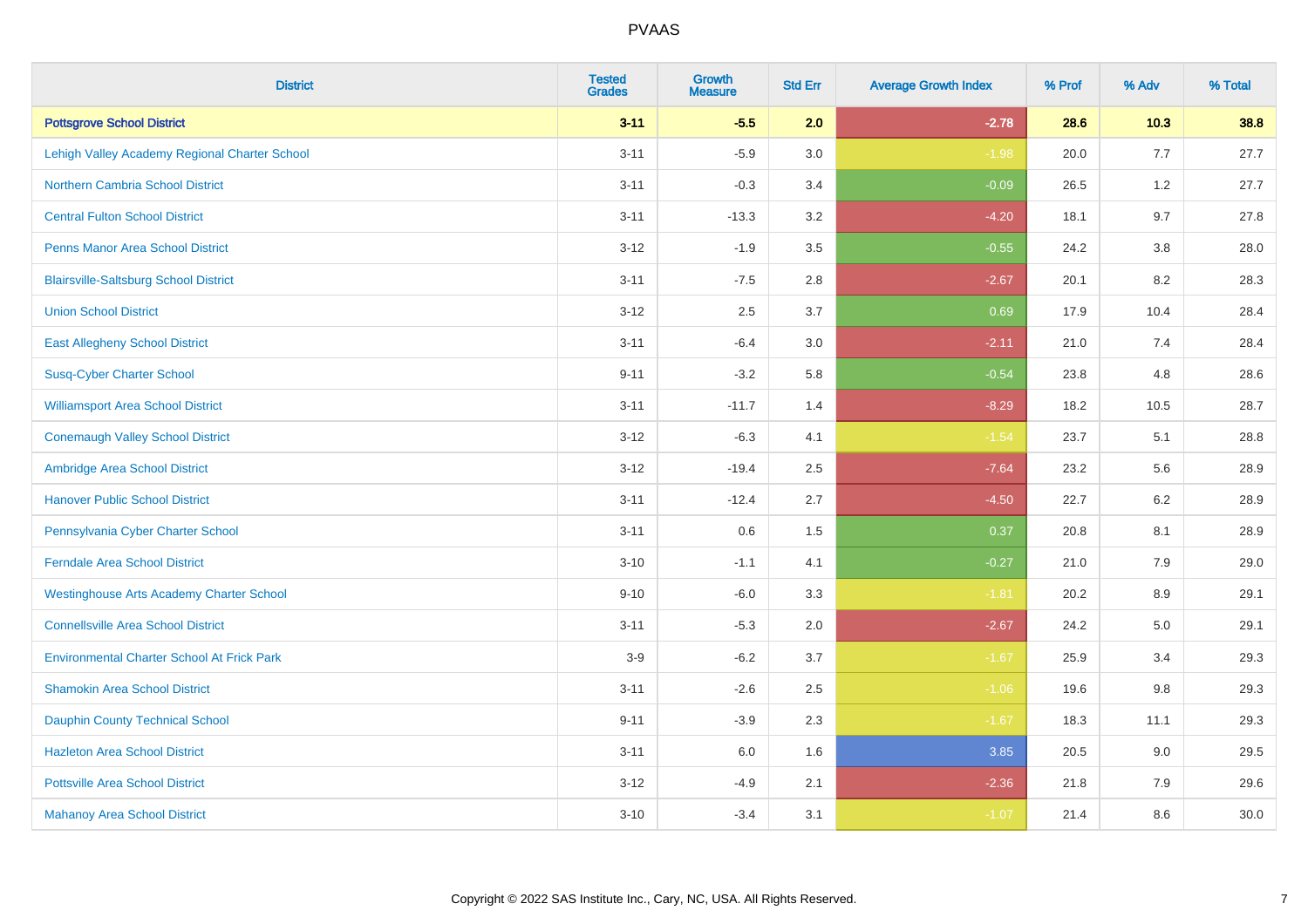| <b>District</b>                             | <b>Tested</b><br><b>Grades</b> | Growth<br><b>Measure</b> | <b>Std Err</b> | <b>Average Growth Index</b> | % Prof | % Adv   | % Total  |
|---------------------------------------------|--------------------------------|--------------------------|----------------|-----------------------------|--------|---------|----------|
| <b>Pottsgrove School District</b>           | $3 - 11$                       | $-5.5$                   | 2.0            | $-2.78$                     | 28.6   | $10.3$  | 38.8     |
| Insight PA Cyber Charter School             | $3 - 11$                       | $-9.4$                   | 5.8            | $-1.62$                     | 25.6   | 4.6     | 30.2     |
| <b>Carbondale Area School District</b>      | $3 - 10$                       | $-2.8$                   | 3.2            | $-0.87$                     | 27.5   | 2.9     | 30.4     |
| <b>Brownsville Area School District</b>     | $3 - 12$                       | 3.9                      | 3.8            | 1.04                        | 22.0   | $8.5\,$ | $30.5\,$ |
| <b>Trinity Area School District</b>         | $3 - 11$                       | $-8.7$                   | 1.8            | $-4.87$                     | 20.9   | 9.8     | 30.8     |
| <b>East Lycoming School District</b>        | $3 - 11$                       | $-10.9$                  | 2.1            | $-5.08$                     | 22.5   | 8.2     | 30.8     |
| Jeannette City School District              | $3 - 11$                       | $-0.7$                   | 3.4            | $-0.20$                     | 26.8   | 4.1     | 30.9     |
| <b>Bristol Borough School District</b>      | $3 - 12$                       | $-5.9$                   | 2.9            | $-2.00$                     | 27.8   | 3.3     | 31.1     |
| Lackawanna Trail School District            | $3 - 10$                       | $-11.0$                  | 3.3            | $-3.35$                     | 13.1   | 18.0    | 31.2     |
| <b>Freedom Area School District</b>         | $3 - 11$                       | $-6.3$                   | 3.1            | $-2.04$                     | 22.9   | 8.4     | 31.3     |
| <b>Wyoming Valley West School District</b>  | $3 - 11$                       | $-5.5$                   | 2.3            | $-2.38$                     | 22.2   | 9.2     | 31.4     |
| <b>Monessen City School District</b>        | $3 - 10$                       | $-3.9$                   | 5.6            | $-0.69$                     | 21.0   | 10.5    | 31.6     |
| <b>Bethlehem Area School District</b>       | $3 - 11$                       | $-4.5$                   | 1.1            | $-3.91$                     | 20.4   | 11.3    | 31.7     |
| North Schuylkill School District            | $3 - 11$                       | $-4.7$                   | 2.2            | $-2.16$                     | 20.2   | 11.7    | 31.9     |
| <b>Susquehanna Township School District</b> | $3 - 12$                       | 3.9                      | 2.7            | 1.45                        | 19.0   | 13.1    | 32.0     |
| <b>Juniata Valley School District</b>       | $3 - 11$                       | 1.6                      | 3.2            | 0.51                        | 23.1   | 9.4     | 32.5     |
| <b>Cheltenham School District</b>           | $3 - 11$                       | $-17.6$                  | 2.0            | $-8.74$                     | 24.4   | 8.3     | 32.6     |
| <b>Wattsburg Area School District</b>       | $3 - 11$                       | 1.0                      | 2.7            | 0.36                        | 20.4   | 12.4    | 32.7     |
| <b>West York Area School District</b>       | $3 - 12$                       | $-9.8$                   | 2.7            | $-3.57$                     | 21.9   | 10.9    | 32.8     |
| <b>Corry Area School District</b>           | $3 - 11$                       | $-6.8$                   | 2.3            | $-3.01$                     | 24.0   | 8.8     | 32.8     |
| <b>Chartiers-Houston School District</b>    | $3 - 10$                       | $-16.5$                  | 3.5            | $-4.79$                     | 26.3   | 6.6     | 32.9     |
| <b>Carlynton School District</b>            | $3 - 11$                       | $-2.0$                   | 3.2            | $-0.62$                     | 27.9   | 5.2     | 33.1     |
| <b>Forbes Road School District</b>          | $3 - 11$                       | $-11.5$                  | 4.7            | $-2.43$                     | 23.1   | 10.3    | 33.3     |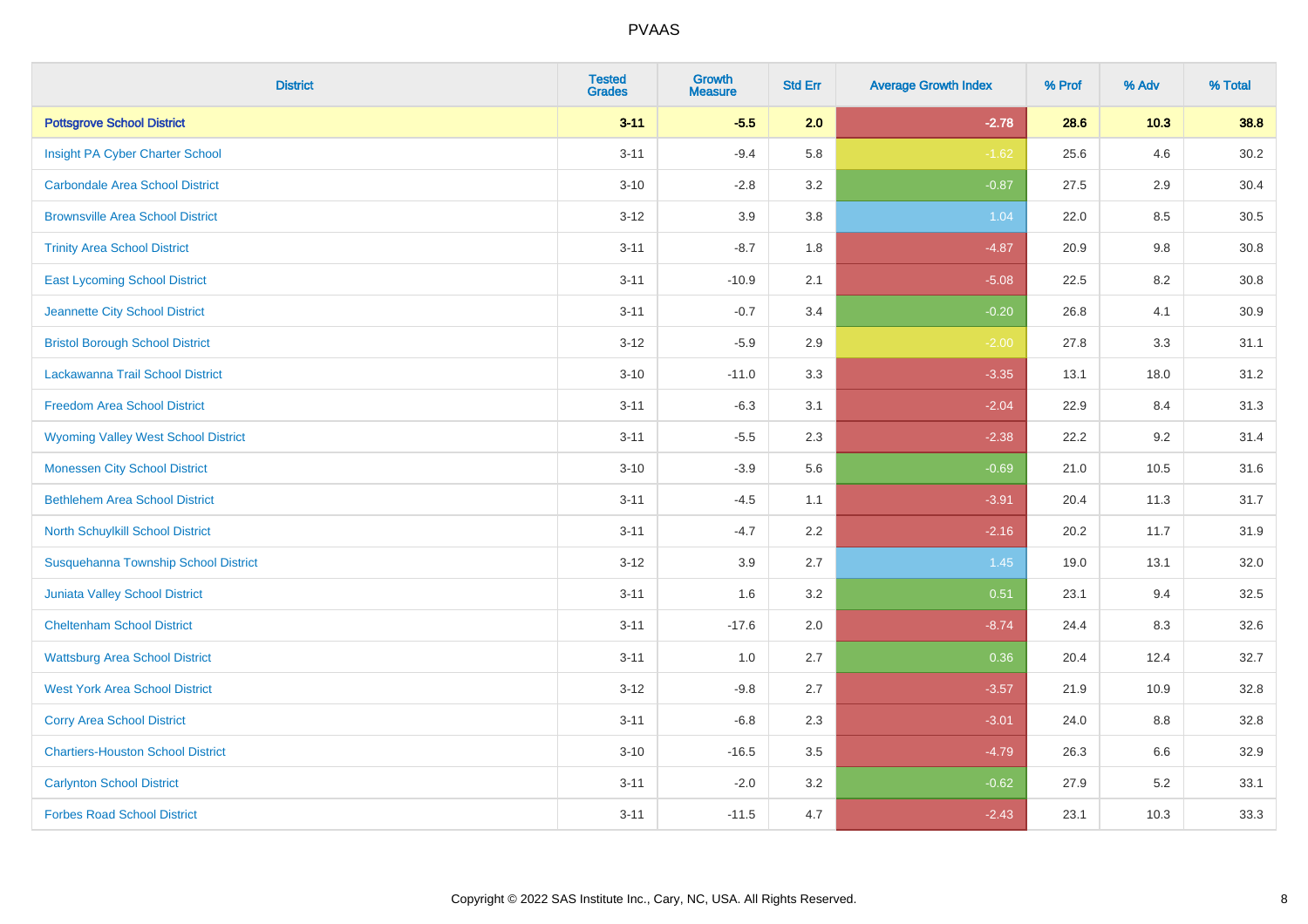| <b>District</b>                                | <b>Tested</b><br><b>Grades</b> | <b>Growth</b><br><b>Measure</b> | <b>Std Err</b> | <b>Average Growth Index</b> | % Prof | % Adv | % Total |
|------------------------------------------------|--------------------------------|---------------------------------|----------------|-----------------------------|--------|-------|---------|
| <b>Pottsgrove School District</b>              | $3 - 11$                       | $-5.5$                          | 2.0            | $-2.78$                     | 28.6   | 10.3  | 38.8    |
| <b>Titusville Area School District</b>         | $3 - 11$                       | $-5.0$                          | 2.5            | $-1.98$                     | 26.5   | 6.8   | 33.3    |
| <b>Harmony Area School District</b>            | $3 - 10$                       | $-5.7$                          | 5.0            | $-1.13$                     | 33.3   | 0.0   | 33.3    |
| <b>Berwick Area School District</b>            | $3 - 11$                       | $-6.9$                          | 2.4            | $-2.84$                     | 22.3   | 11.5  | 33.8    |
| Schuylkill Haven Area School District          | $3 - 11$                       | $-5.3$                          | 2.7            | $-1.96$                     | 22.2   | 11.6  | 33.8    |
| <b>Forest Area School District</b>             | $3 - 11$                       | $-1.8$                          | 4.7            | $-0.37$                     | 18.9   | 15.1  | 34.0    |
| <b>Interboro School District</b>               | $3 - 12$                       | $-8.4$                          | 2.0            | $-4.27$                     | 27.6   | 6.4   | 34.1    |
| <b>Milton Area School District</b>             | $3 - 11$                       | $-10.1$                         | 2.5            | $-4.04$                     | 23.0   | 11.3  | 34.2    |
| <b>Marion Center Area School District</b>      | $3 - 10$                       | 0.8                             | 2.9            | 0.27                        | 23.3   | 11.1  | 34.4    |
| <b>Millersburg Area School District</b>        | $3 - 11$                       | $-6.6$                          | 3.4            | $-1.92$                     | 24.1   | 10.3  | 34.5    |
| Lehigh Valley Charter High School For The Arts | $9 - 10$                       | $-11.8$                         | 2.5            | $-4.76$                     | 28.9   | 5.7   | 34.6    |
| <b>Tulpehocken Area School District</b>        | $3 - 12$                       | 1.0                             | 4.9            | 0.20                        | 11.5   | 23.1  | 34.6    |
| Jefferson-Morgan School District               | $3 - 10$                       | $-12.0$                         | 3.9            | $-3.09$                     | 28.6   | 6.1   | 34.7    |
| <b>Forest City Regional School District</b>    | $3 - 12$                       | $-1.2$                          | 3.6            | $-0.33$                     | 26.5   | 8.2   | 34.7    |
| <b>Towanda Area School District</b>            | $3 - 11$                       | $-4.0$                          | 2.6            | $-1.52$                     | 24.8   | 9.9   | 34.8    |
| <b>Southern Fulton School District</b>         | $3 - 11$                       | $-5.1$                          | 4.0            | $-1.29$                     | 21.7   | 13.0  | 34.8    |
| <b>Bensalem Township School District</b>       | $3 - 11$                       | 1.0                             | 1.6            | 0.63                        | 24.3   | 10.7  | 34.9    |
| <b>Eastern Lebanon County School District</b>  | $3 - 11$                       | 4.0                             | 2.1            | 1.89                        | 23.5   | 11.5  | 35.0    |
| East Stroudsburg Area School District          | $3 - 11$                       | $-4.9$                          | 1.4            | $-3.38$                     | 22.7   | 12.5  | 35.2    |
| <b>Cranberry Area School District</b>          | $3 - 12$                       | $-0.9$                          | 3.1            | $-0.29$                     | 25.5   | 9.7   | 35.2    |
| <b>Commodore Perry School District</b>         | $3 - 11$                       | $-10.4$                         | 4.5            | $-2.30$                     | 29.4   | 5.9   | 35.3    |
| <b>Ellwood City Area School District</b>       | $3 - 11$                       | $-12.5$                         | 3.1            | $-4.00$                     | 26.7   | 8.7   | 35.4    |
| <b>Laurel Highlands School District</b>        | $3 - 11$                       | $-3.8$                          | 2.3            | $-1.63$                     | 20.9   | 14.6  | 35.4    |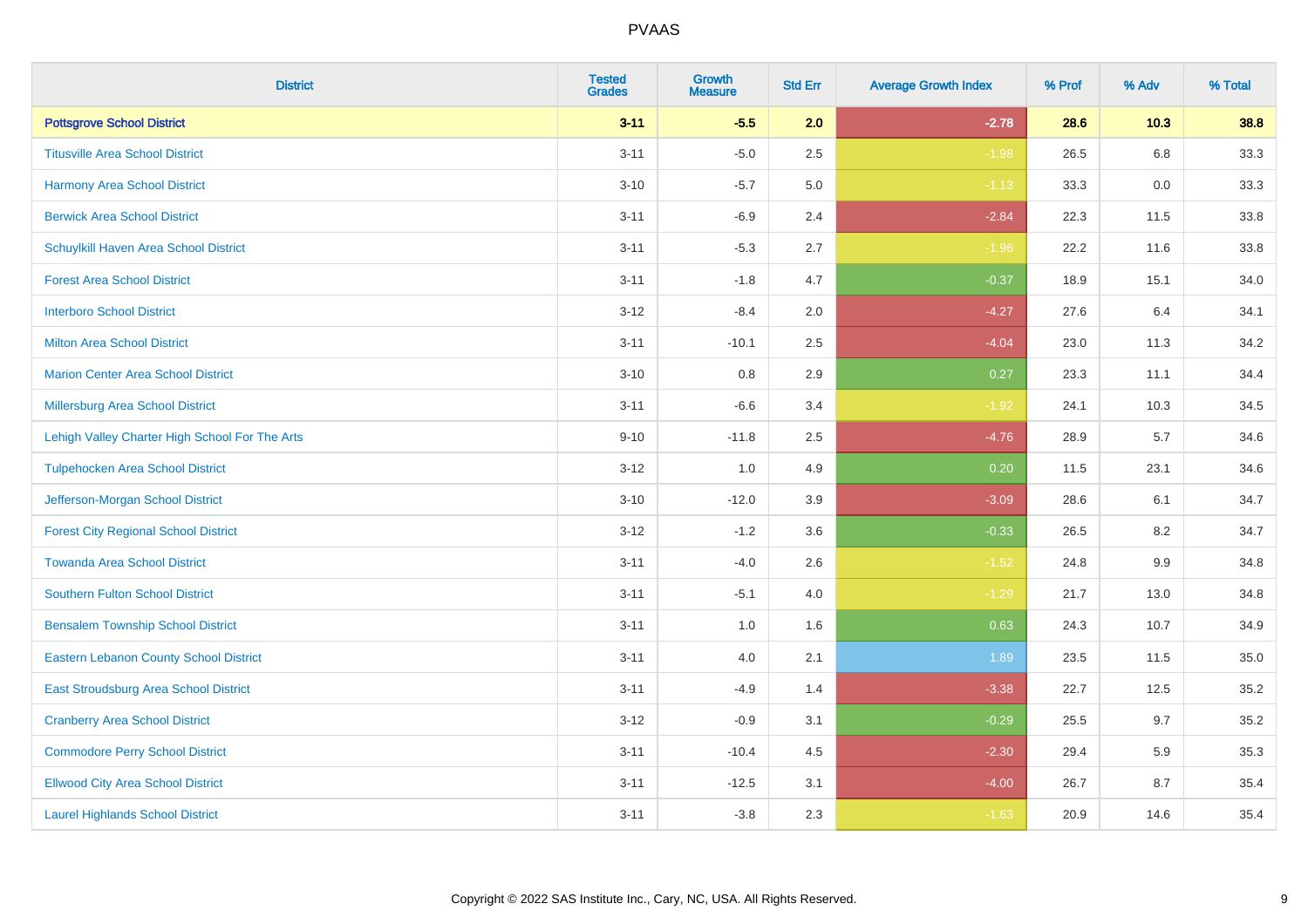| <b>District</b>                           | <b>Tested</b><br><b>Grades</b> | <b>Growth</b><br><b>Measure</b> | <b>Std Err</b> | <b>Average Growth Index</b> | % Prof | % Adv | % Total |
|-------------------------------------------|--------------------------------|---------------------------------|----------------|-----------------------------|--------|-------|---------|
| <b>Pottsgrove School District</b>         | $3 - 11$                       | $-5.5$                          | 2.0            | $-2.78$                     | 28.6   | 10.3  | 38.8    |
| <b>Northeast Bradford School District</b> | $3 - 10$                       | $-5.0$                          | 3.7            | $-1.35$                     | 30.6   | 4.8   | 35.5    |
| <b>Somerset Area School District</b>      | $3 - 11$                       | $-7.6$                          | 2.4            | $-3.17$                     | 21.0   | 14.5  | 35.5    |
| <b>Upper Darby School District</b>        | $3 - 12$                       | 11.2                            | 1.4            | 8.28                        | 23.8   | 11.8  | 35.6    |
| <b>Panther Valley School District</b>     | $3 - 12$                       | $-13.3$                         | 3.2            | $-4.10$                     | 31.5   | 4.1   | 35.6    |
| <b>Centennial School District</b>         | $3 - 10$                       | 1.5                             | 1.5            | 0.98                        | 23.6   | 12.4  | 36.0    |
| <b>Brentwood Borough School District</b>  | $3 - 11$                       | 1.3                             | 3.0            | 0.44                        | 20.2   | 16.0  | 36.2    |
| <b>Mercer Area School District</b>        | $3 - 11$                       | 2.2                             | 3.1            | 0.70                        | 24.4   | 11.8  | 36.2    |
| <b>Mid Valley School District</b>         | $3 - 10$                       | $-11.1$                         | 2.7            | $-4.07$                     | 28.3   | 8.1   | 36.4    |
| <b>Reynolds School District</b>           | $3 - 10$                       | $-3.0$                          | 3.5            | $-0.87$                     | 27.3   | 9.1   | 36.4    |
| <b>Warren County School District</b>      | $3 - 11$                       | $-0.1$                          | 1.6            | $-0.06$                     | 26.7   | 9.7   | 36.4    |
| <b>Franklin Area School District</b>      | $3 - 11$                       | $-3.7$                          | 2.6            | $-1.43$                     | 30.5   | 5.9   | 36.4    |
| <b>Big Spring School District</b>         | $3 - 11$                       | $-9.8$                          | 2.3            | $-4.32$                     | 23.6   | 12.9  | 36.5    |
| <b>Montgomery Area School District</b>    | $3 - 11$                       | $-5.8$                          | 3.2            | $-1.83$                     | 25.0   | 11.5  | 36.5    |
| Southern Tioga School District            | $3 - 11$                       | $-0.1$                          | 2.8            | $-0.03$                     | 26.3   | 10.3  | 36.6    |
| <b>Greenville Area School District</b>    | $3 - 11$                       | $-13.2$                         | 3.0            | $-4.45$                     | 32.1   | 4.6   | 36.7    |
| <b>Canton Area School District</b>        | $3 - 11$                       | 8.4                             | 2.9            | 2.92                        | 13.8   | 23.0  | 36.8    |
| <b>Bethlehem-Center School District</b>   | $3 - 10$                       | 2.1                             | 3.5            | 0.59                        | 32.3   | 4.6   | 36.9    |
| <b>Salisbury Township School District</b> | $3 - 11$                       | 5.8                             | 3.6            | 1.62                        | 24.4   | 12.6  | 37.0    |
| <b>Ringgold School District</b>           | $3 - 11$                       | 2.9                             | 2.2            | 1.32                        | 23.8   | 13.3  | 37.1    |
| <b>Minersville Area School District</b>   | $3 - 11$                       | $-2.9$                          | 3.4            | $-0.86$                     | 27.4   | 9.7   | 37.1    |
| <b>Conneaut School District</b>           | $3 - 12$                       | $-2.3$                          | 2.6            | $-0.91$                     | 27.4   | 9.7   | 37.1    |
| <b>Easton Area School District</b>        | $3-12$                         | 6.3                             | 1.3            | 4.91                        | 24.1   | 13.0  | 37.1    |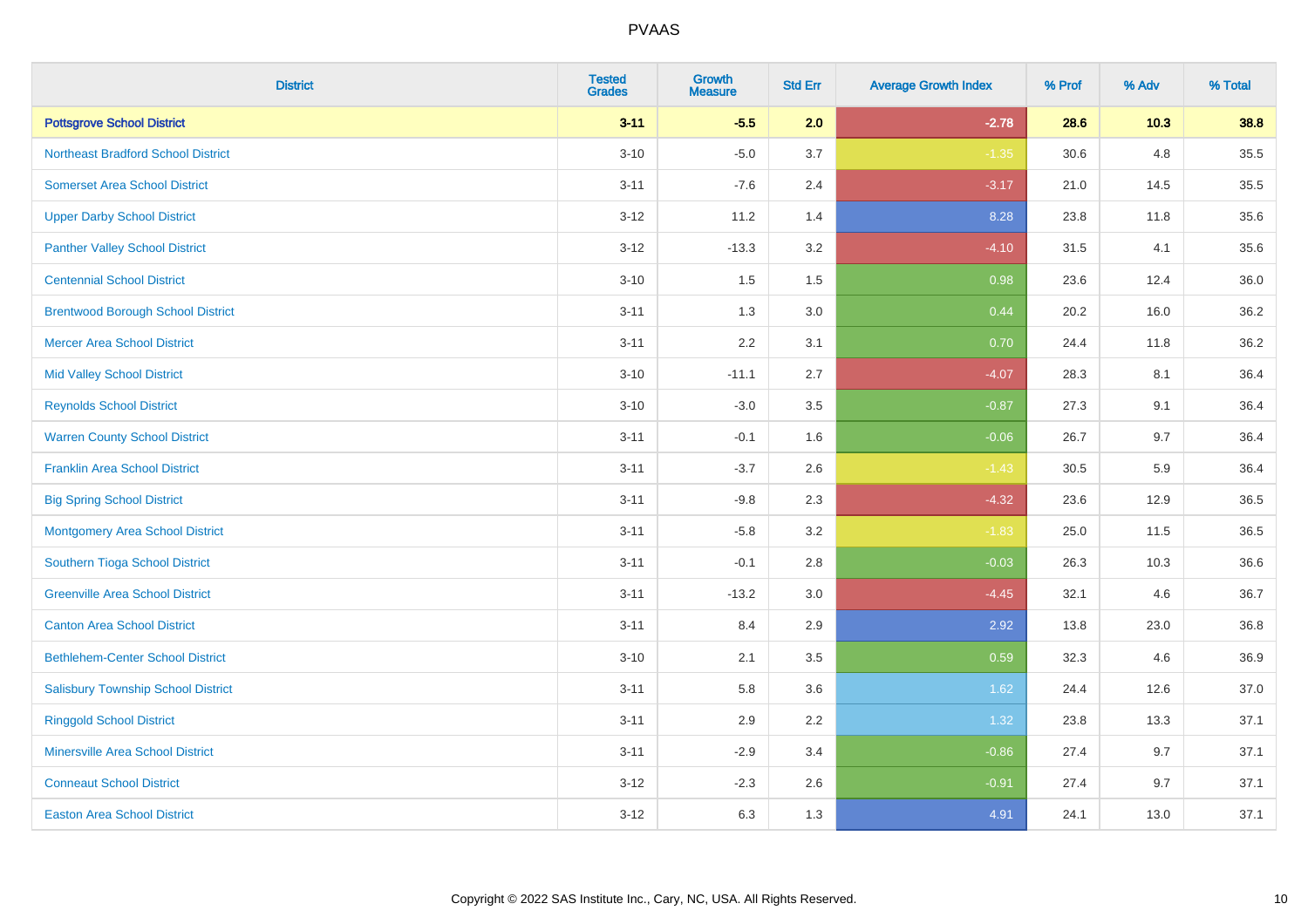| <b>District</b>                            | <b>Tested</b><br><b>Grades</b> | <b>Growth</b><br><b>Measure</b> | <b>Std Err</b> | <b>Average Growth Index</b> | % Prof | % Adv   | % Total |
|--------------------------------------------|--------------------------------|---------------------------------|----------------|-----------------------------|--------|---------|---------|
| <b>Pottsgrove School District</b>          | $3 - 11$                       | $-5.5$                          | 2.0            | $-2.78$                     | 28.6   | $10.3$  | 38.8    |
| <b>Butler Area School District</b>         | $3 - 11$                       | $-14.1$                         | 1.5            | $-9.60$                     | 26.4   | 11.1    | 37.5    |
| <b>Moshannon Valley School District</b>    | $3 - 10$                       | $-5.1$                          | 4.6            | $-1.12$                     | 25.0   | 12.5    | 37.5    |
| <b>Deer Lakes School District</b>          | $3 - 11$                       | $-10.0$                         | 2.5            | $-4.02$                     | 27.7   | 9.9     | 37.6    |
| Southern Huntingdon County School District | $3 - 11$                       | $-5.9$                          | 3.4            | $-1.76$                     | 32.8   | 4.9     | 37.7    |
| <b>Riverside School District</b>           | $3 - 11$                       | $-6.2$                          | 2.7            | $-2.33$                     | 20.8   | 17.0    | 37.7    |
| <b>Yough School District</b>               | $3 - 10$                       | $-6.2$                          | 2.7            | $-2.27$                     | 28.9   | $8.8\,$ | 37.7    |
| <b>Port Allegany School District</b>       | $3 - 11$                       | 6.5                             | 3.7            | 1.74                        | 26.4   | 11.3    | 37.7    |
| <b>Wellsboro Area School District</b>      | $3 - 11$                       | $-6.3$                          | 3.0            | $-2.08$                     | 24.4   | 13.4    | 37.8    |
| <b>Elk Lake School District</b>            | $3 - 11$                       | $-6.1$                          | 2.9            | $-2.12$                     | 26.3   | 11.6    | 37.9    |
| <b>Governor Mifflin School District</b>    | $3 - 11$                       | $-4.4$                          | 1.6            | $-2.69$                     | 30.3   | 7.7     | 38.0    |
| Cambria Heights School District            | $3 - 10$                       | $-6.2$                          | 2.9            | $-2.11$                     | 25.0   | 13.0    | 38.0    |
| <b>Chartiers Valley School District</b>    | $3 - 11$                       | $-9.1$                          | 2.1            | $-4.23$                     | 20.7   | 17.4    | 38.0    |
| <b>Central Dauphin School District</b>     | $3 - 11$                       | $-5.2$                          | 1.2            | $-4.24$                     | 29.3   | 8.7     | 38.0    |
| <b>Charleroi School District</b>           | $3 - 11$                       | $-4.3$                          | 2.7            | $-1.55$                     | 22.2   | 15.9    | 38.1    |
| <b>Bucks County Technical High School</b>  | $9 - 10$                       | $-2.9$                          | 2.2            | $-1.29$                     | 27.7   | 10.4    | 38.2    |
| Catasauqua Area School District            | $3 - 12$                       | $-7.3$                          | 2.8            | $-2.58$                     | 27.1   | 11.2    | 38.3    |
| <b>Bangor Area School District</b>         | $3 - 12$                       | $-1.2$                          | 2.0            | $-0.60$                     | 25.8   | 12.7    | 38.5    |
| <b>Southeastern Greene School District</b> | $3 - 10$                       | $-2.3$                          | 4.4            | $-0.53$                     | 29.0   | 9.7     | 38.7    |
| Philipsburg-Osceola Area School District   | $3 - 11$                       | 4.1                             | 3.0            | 1.37                        | 22.5   | 16.2    | 38.8    |
| <b>Pottsgrove School District</b>          | $3 - 11$                       | $-5.5$                          | 2.0            | $-2.78$                     | 28.6   | 10.3    | 38.8    |
| Salisbury-Elk Lick School District         | $3 - 11$                       | $-8.4$                          | 5.8            | $-1.45$                     | 33.3   | 5.6     | 38.9    |
| <b>Blue Ridge School District</b>          | $3 - 11$                       | 8.3                             | 3.7            | 2.24                        | 29.6   | 9.3     | 38.9    |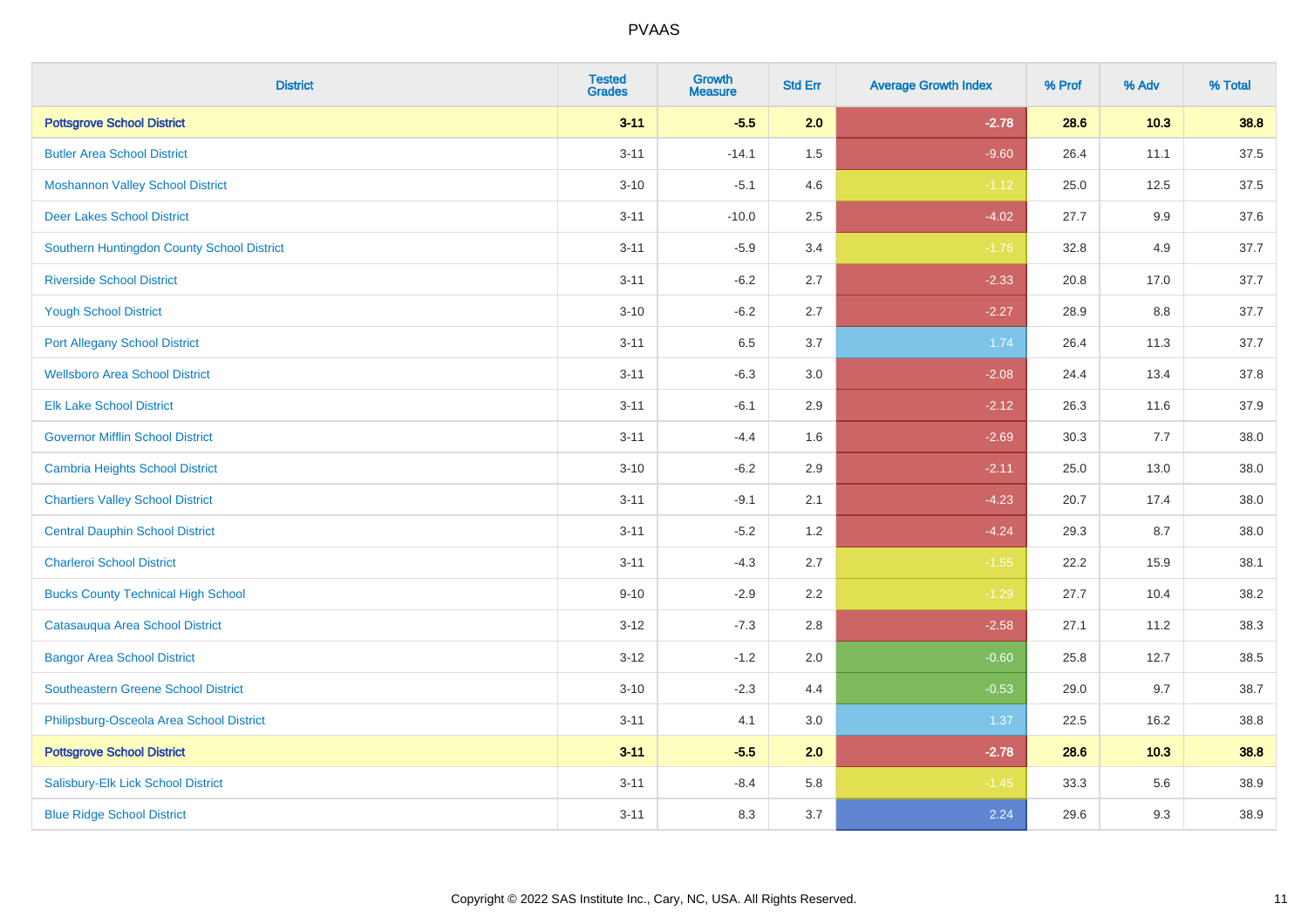| <b>District</b>                               | <b>Tested</b><br><b>Grades</b> | <b>Growth</b><br><b>Measure</b> | <b>Std Err</b> | <b>Average Growth Index</b> | % Prof | % Adv | % Total |
|-----------------------------------------------|--------------------------------|---------------------------------|----------------|-----------------------------|--------|-------|---------|
| <b>Pottsgrove School District</b>             | $3 - 11$                       | $-5.5$                          | 2.0            | $-2.78$                     | 28.6   | 10.3  | 38.8    |
| <b>Pleasant Valley School District</b>        | $3 - 11$                       | $-3.3$                          | 1.8            | $-1.80$                     | 28.5   | 10.4  | 39.0    |
| <b>Uniontown Area School District</b>         | $3 - 11$                       | $-2.8$                          | 3.1            | $-0.91$                     | 31.7   | 7.3   | 39.0    |
| <b>Forest Hills School District</b>           | $3 - 11$                       | 1.8                             | 2.5            | 0.71                        | 28.8   | 10.3  | 39.1    |
| Penn-Delco School District                    | $3 - 11$                       | 1.3                             | 1.8            | 0.75                        | 26.5   | 12.6  | 39.1    |
| <b>Shikellamy School District</b>             | $3 - 10$                       | $-8.3$                          | 2.4            | $-3.42$                     | 20.8   | 18.5  | 39.2    |
| Selinsgrove Area School District              | $3 - 12$                       | $-5.7$                          | 2.1            | $-2.74$                     | 25.4   | 13.9  | 39.2    |
| <b>Troy Area School District</b>              | $3 - 10$                       | $-4.7$                          | 3.2            | $-1.46$                     | 22.8   | 16.5  | 39.2    |
| Northern Lehigh School District               | $3 - 12$                       | 6.1                             | 2.5            | 2.42                        | 21.4   | 18.0  | 39.3    |
| <b>Chambersburg Area School District</b>      | $3 - 11$                       | $-5.6$                          | 1.3            | $-4.42$                     | 24.2   | 15.2  | 39.4    |
| <b>Cameron County School District</b>         | $3-12$                         | $-5.0$                          | 4.4            | $-1.12$                     | 34.9   | 4.8   | 39.7    |
| <b>Ligonier Valley School District</b>        | $3 - 11$                       | $-10.8$                         | 3.1            | $-3.43$                     | 34.1   | 5.8   | 39.9    |
| <b>Tri-Valley School District</b>             | $3 - 10$                       | $-2.7$                          | 3.9            | $-0.69$                     | 31.0   | 9.5   | 40.5    |
| <b>Union City Area School District</b>        | $3 - 12$                       | $-8.7$                          | 3.3            | $-2.59$                     | 29.7   | 10.9  | 40.6    |
| <b>Susquehanna Community School District</b>  | $3 - 11$                       | $-4.5$                          | 3.8            | $-1.19$                     | 31.9   | 8.8   | 40.7    |
| <b>Derry Area School District</b>             | $3 - 11$                       | $-11.8$                         | 2.6            | $-4.53$                     | 34.8   | 6.1   | 40.9    |
| Lehigh Career & Technical Institute           | $10 - 12$                      | $-0.7$                          | 6.3            | $-0.11$                     | 36.4   | 4.6   | 40.9    |
| <b>Keystone Oaks School District</b>          | $3 - 11$                       | $-7.2$                          | 2.3            | $-3.14$                     | 30.0   | 11.1  | 41.0    |
| <b>Weatherly Area School District</b>         | $3 - 11$                       | $-5.8$                          | 4.0            | $-1.44$                     | 32.1   | 8.9   | 41.1    |
| <b>Shanksville-Stonycreek School District</b> | $3 - 10$                       | $-8.6$                          | 5.5            | $-1.55$                     | 17.6   | 23.5  | 41.2    |
| <b>Kiski Area School District</b>             | $3 - 11$                       | $-4.0$                          | 2.0            | $-1.99$                     | 23.1   | 18.2  | 41.3    |
| <b>Purchase Line School District</b>          | $3 - 12$                       | 4.3                             | 3.3            | 1.30                        | 32.3   | 9.0   | 41.4    |
| <b>Pittston Area School District</b>          | $3 - 11$                       | $-8.2$                          | 2.2            | $-3.75$                     | 26.7   | 14.8  | 41.5    |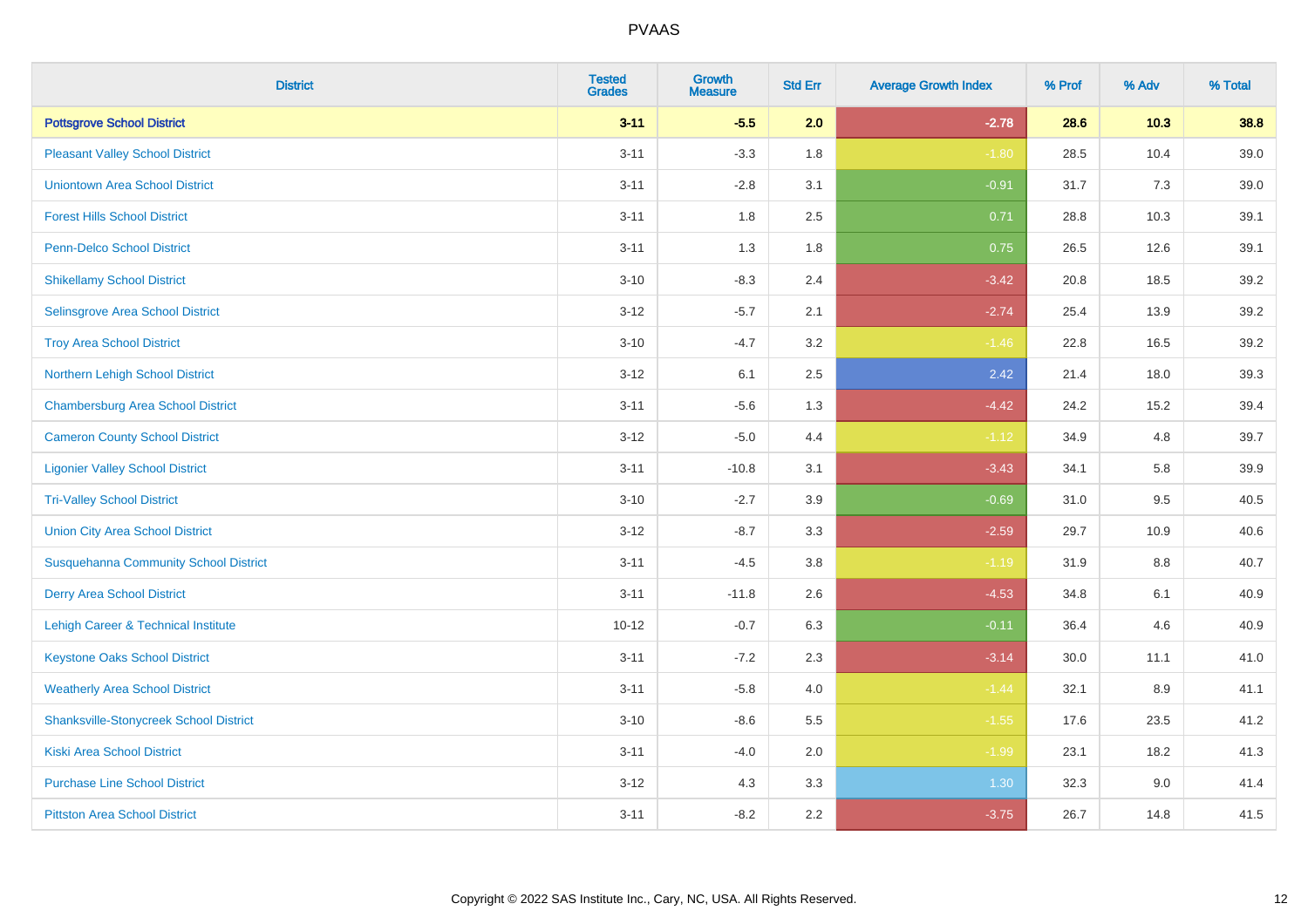| <b>District</b>                                    | <b>Tested</b><br><b>Grades</b> | <b>Growth</b><br><b>Measure</b> | <b>Std Err</b> | <b>Average Growth Index</b> | % Prof | % Adv | % Total |
|----------------------------------------------------|--------------------------------|---------------------------------|----------------|-----------------------------|--------|-------|---------|
| <b>Pottsgrove School District</b>                  | $3 - 11$                       | $-5.5$                          | 2.0            | $-2.78$                     | 28.6   | 10.3  | 38.8    |
| <b>Wyoming Area School District</b>                | $3 - 10$                       | $-5.5$                          | 2.5            | $-2.21$                     | 32.0   | 9.6   | 41.6    |
| <b>West Middlesex Area School District</b>         | $3 - 10$                       | $-7.4$                          | 3.5            | $-2.11$                     | 32.0   | 9.6   | 41.6    |
| <b>Northern Potter School District</b>             | $3 - 12$                       | 6.8                             | 4.6            | 1.48                        | 30.6   | 11.1  | 41.7    |
| <b>Old Forge School District</b>                   | $3 - 12$                       | $-11.3$                         | 3.1            | $-3.62$                     | 28.6   | 13.2  | 41.8    |
| <b>School Lane Charter School</b>                  | $3 - 11$                       | 2.6                             | 3.6            | 0.72                        | 23.1   | 18.7  | 41.8    |
| <b>Keystone Central School District</b>            | $3 - 11$                       | 3.6                             | 1.8            | 2.04                        | 27.1   | 14.6  | 41.8    |
| <b>Juniata County School District</b>              | $3 - 12$                       | 7.7                             | 2.0            | 3.81                        | 22.9   | 18.9  | 41.8    |
| <b>Collegium Charter School</b>                    | $3 - 10$                       | 21.2                            | 2.6            | 8.18                        | 25.4   | 16.4  | 41.8    |
| Northern Tioga School District                     | $3 - 12$                       | 6.8                             | 2.6            | 2.64                        | 25.0   | 16.9  | 41.9    |
| <b>Neshannock Township School District</b>         | $3 - 10$                       | $-12.5$                         | 2.7            | $-4.73$                     | 29.0   | 13.0  | 42.0    |
| <b>Mount Pleasant Area School District</b>         | $3 - 11$                       | $-5.4$                          | 2.3            | $-2.37$                     | 33.3   | 8.7   | 42.0    |
| <b>Oxford Area School District</b>                 | $3 - 11$                       | $-3.1$                          | 1.8            | $-1.77$                     | 27.5   | 14.5  | 42.0    |
| <b>Avella Area School District</b>                 | $3 - 12$                       | 1.6                             | 4.7            | 0.34                        | 34.8   | 7.2   | 42.0    |
| <b>Grove City Area School District</b>             | $3 - 12$                       | $-8.8$                          | 2.3            | $-3.89$                     | 25.6   | 16.4  | 42.0    |
| <b>Crawford Central School District</b>            | $3 - 11$                       | 5.7                             | 2.1            | 2.71                        | 26.4   | 15.8  | 42.1    |
| Oil City Area School District                      | $3 - 11$                       | 8.6                             | 2.4            | 3.56                        | 29.1   | 13.1  | 42.2    |
| <b>Solanco School District</b>                     | $3 - 11$                       | 2.2                             | 1.8            | 1.18                        | 27.2   | 15.0  | 42.3    |
| <b>Northgate School District</b>                   | $3 - 11$                       | $-3.0$                          | 3.4            | $-0.85$                     | 35.6   | 6.8   | 42.4    |
| <b>Commonwealth Charter Academy Charter School</b> | $3 - 10$                       | 4.2                             | 1.6            | 2.68                        | 27.0   | 15.6  | 42.5    |
| <b>Conrad Weiser Area School District</b>          | $3 - 11$                       | 7.1                             | 2.1            | 3.34                        | 28.2   | 14.4  | 42.6    |
| <b>New Brighton Area School District</b>           | $3 - 11$                       | $-2.1$                          | 3.2            | $-0.65$                     | 31.5   | 11.1  | 42.6    |
| <b>Central Greene School District</b>              | $3 - 11$                       | $-0.4$                          | 2.5            | $-0.15$                     | 27.8   | 14.8  | 42.6    |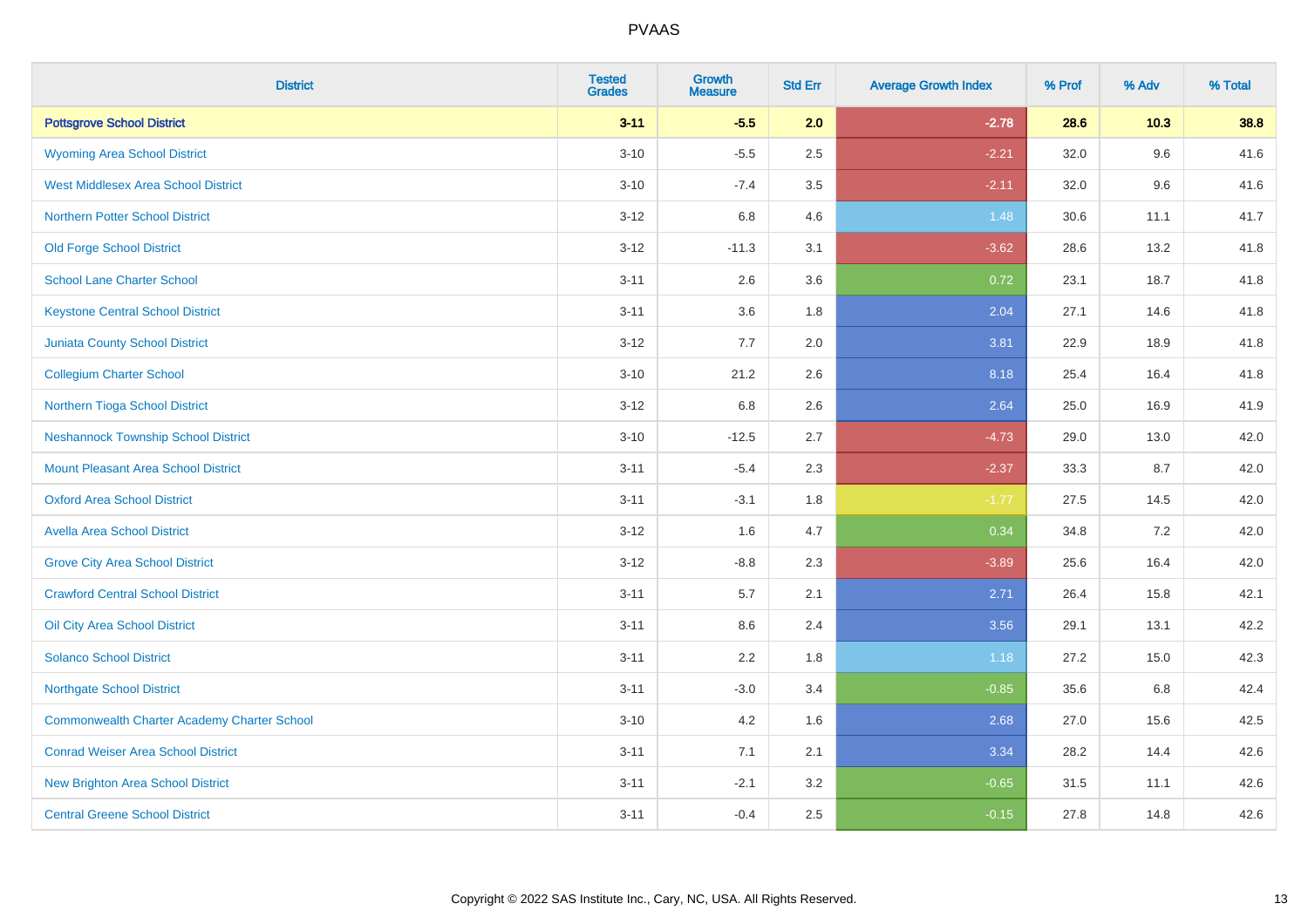| <b>District</b>                             | <b>Tested</b><br><b>Grades</b> | <b>Growth</b><br><b>Measure</b> | <b>Std Err</b> | <b>Average Growth Index</b> | % Prof | % Adv | % Total |
|---------------------------------------------|--------------------------------|---------------------------------|----------------|-----------------------------|--------|-------|---------|
| <b>Pottsgrove School District</b>           | $3 - 11$                       | $-5.5$                          | 2.0            | $-2.78$                     | 28.6   | 10.3  | 38.8    |
| <b>Leechburg Area School District</b>       | $3 - 11$                       | 7.0                             | 3.9            | 1.79                        | 37.7   | 4.9   | 42.6    |
| <b>Ridley School District</b>               | $3 - 12$                       | 0.3                             | 1.6            | 0.21                        | 32.0   | 10.7  | 42.6    |
| <b>Kennett Consolidated School District</b> | $3 - 11$                       | $-10.4$                         | 1.7            | $-6.27$                     | 28.7   | 14.0  | 42.7    |
| <b>Exeter Township School District</b>      | $3 - 11$                       | $-1.0$                          | 1.7            | $-0.58$                     | 27.2   | 15.6  | 42.8    |
| <b>Altoona Area School District</b>         | $3 - 12$                       | 0.1                             | 1.5            | 0.07                        | 29.0   | 13.8  | 42.8    |
| <b>West Greene School District</b>          | $3 - 11$                       | $-8.1$                          | 3.9            | $-2.08$                     | 31.0   | 11.9  | 42.9    |
| <b>Union Area School District</b>           | $3 - 11$                       | $-6.5$                          | 3.8            | $-1.70$                     | 30.6   | 12.2  | 42.9    |
| <b>Millville Area School District</b>       | $3 - 12$                       | $-5.6$                          | 4.4            | $-1.26$                     | 31.4   | 11.4  | 42.9    |
| <b>Highlands School District</b>            | $3 - 11$                       | $-1.3$                          | 2.3            | $-0.55$                     | 32.6   | 10.5  | 43.0    |
| Northern Bedford County School District     | $3 - 11$                       | $-2.3$                          | 3.3            | $-0.69$                     | 26.2   | 16.9  | 43.1    |
| <b>Penn Cambria School District</b>         | $3 - 11$                       | $-4.5$                          | 2.4            | $-1.86$                     | 27.3   | 15.8  | 43.2    |
| Octorara Area School District               | $3 - 11$                       | $-7.5$                          | 3.2            | $-2.35$                     | 26.1   | 17.0  | 43.2    |
| <b>Allegheny Valley School District</b>     | $3 - 11$                       | $-1.9$                          | 3.9            | $-0.48$                     | 31.8   | 11.4  | 43.2    |
| Southern Columbia Area School District      | $3 - 11$                       | $-8.5$                          | 3.0            | $-2.83$                     | 30.5   | 12.8  | 43.3    |
| <b>Apollo-Ridge School District</b>         | $3 - 12$                       | 9.5                             | 3.0            | 3.23                        | 34.0   | 9.4   | 43.4    |
| <b>Lakeland School District</b>             | $3 - 11$                       | 13.3                            | 2.8            | 4.80                        | 22.2   | 21.2  | 43.4    |
| Northwest Area School District              | $3 - 10$                       | $-3.2$                          | 3.3            | $-0.97$                     | 30.4   | 13.0  | 43.5    |
| <b>Hamburg Area School District</b>         | $3 - 11$                       | 0.6                             | 2.4            | 0.25                        | 28.0   | 15.5  | 43.6    |
| <b>Bentworth School District</b>            | $3 - 11$                       | 7.0                             | 3.0            | 2.36                        | 26.6   | 17.0  | 43.6    |
| <b>Greensburg Salem School District</b>     | $3 - 11$                       | $-6.9$                          | 2.2            | $-3.06$                     | 30.3   | 13.3  | 43.6    |
| <b>Austin Area School District</b>          | $3 - 11$                       | 2.6                             | 6.0            | 0.43                        | 25.0   | 18.8  | 43.8    |
| <b>Pine Grove Area School District</b>      | $3 - 11$                       | $-1.1$                          | 3.0            | $-0.36$                     | 29.5   | 14.3  | 43.8    |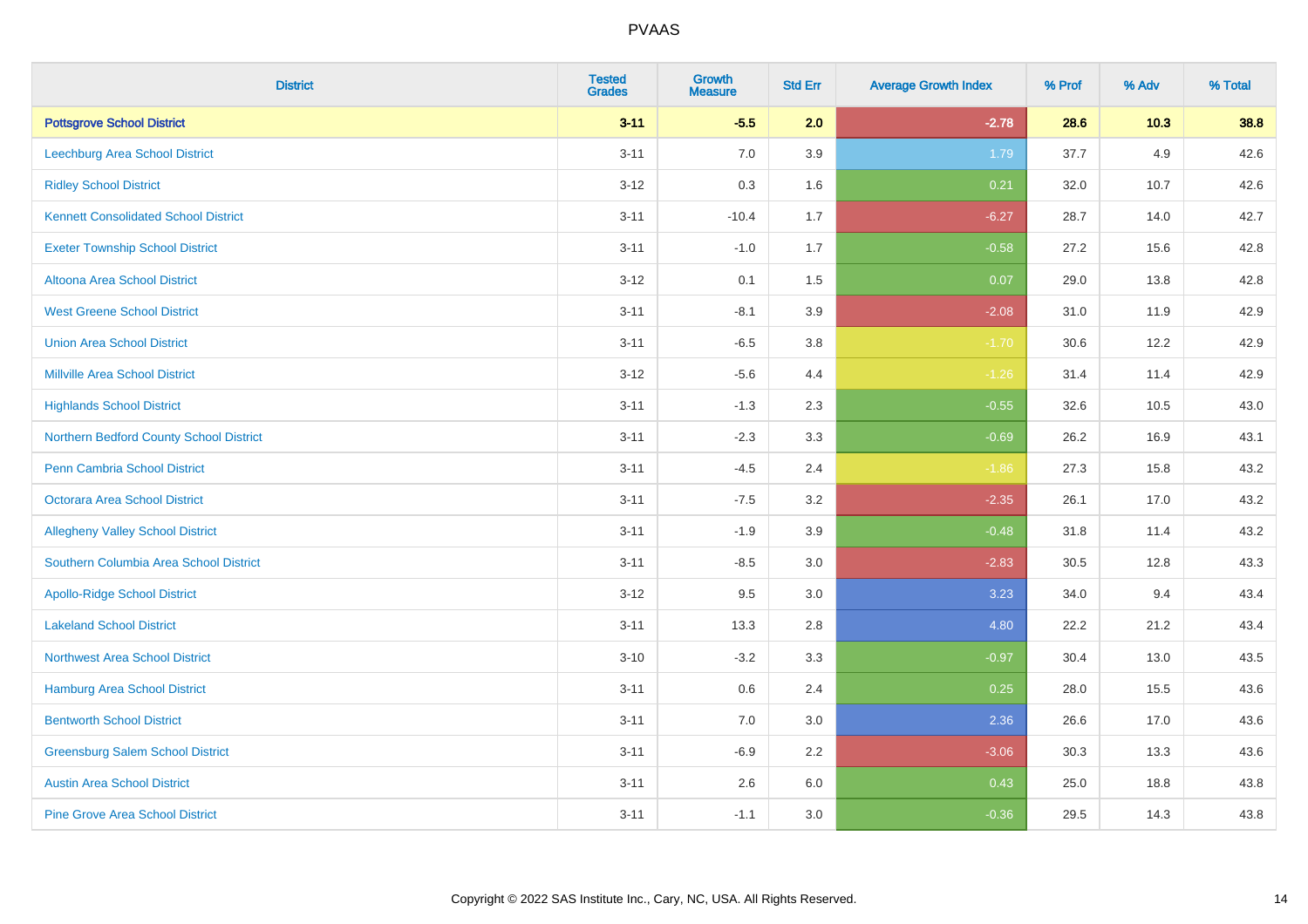| <b>District</b>                          | <b>Tested</b><br><b>Grades</b> | <b>Growth</b><br><b>Measure</b> | <b>Std Err</b> | <b>Average Growth Index</b> | % Prof | % Adv | % Total |
|------------------------------------------|--------------------------------|---------------------------------|----------------|-----------------------------|--------|-------|---------|
| <b>Pottsgrove School District</b>        | $3 - 11$                       | $-5.5$                          | 2.0            | $-2.78$                     | 28.6   | 10.3  | 38.8    |
| <b>Agora Cyber Charter School</b>        | $3 - 11$                       | 14.6                            | 2.4            | 6.03                        | 24.7   | 19.5  | 44.2    |
| <b>Chestnut Ridge School District</b>    | $3 - 12$                       | 4.0                             | 2.9            | 1.38                        | 33.2   | 11.0  | 44.2    |
| <b>Susquenita School District</b>        | $3 - 11$                       | $-5.9$                          | 2.6            | $-2.28$                     | 30.6   | 13.9  | 44.4    |
| <b>Smethport Area School District</b>    | $3-12$                         | 5.8                             | 3.8            | 1.52                        | 24.6   | 20.0  | 44.6    |
| <b>Fort Cherry School District</b>       | $3 - 10$                       | $-0.7$                          | 3.1            | $-0.21$                     | 30.6   | 14.1  | 44.7    |
| <b>Steel Valley School District</b>      | $3 - 11$                       | 11.1                            | 3.3            | 3.33                        | 34.8   | 10.1  | 44.9    |
| <b>Elizabeth Forward School District</b> | $3 - 11$                       | $-5.5$                          | 2.5            | $-2.25$                     | 32.2   | 12.8  | 45.0    |
| <b>Shaler Area School District</b>       | $3 - 11$                       | $-2.1$                          | 1.8            | $-1.18$                     | 32.0   | 13.0  | 45.0    |
| <b>Clarion Area School District</b>      | $3 - 11$                       | 3.2                             | 3.7            | 0.88                        | 31.7   | 13.3  | 45.0    |
| <b>South Park School District</b>        | $3 - 11$                       | $-8.8$                          | 2.5            | $-3.46$                     | 28.1   | 17.0  | 45.2    |
| Huntingdon Area School District          | $3 - 11$                       | 5.8                             | 2.6            | 2.28                        | 27.8   | 17.4  | 45.2    |
| <b>Upper Perkiomen School District</b>   | $3 - 11$                       | 5.7                             | 1.9            | 3.04                        | 25.4   | 19.9  | 45.4    |
| <b>Burrell School District</b>           | $3 - 11$                       | $-1.5$                          | 3.3            | $-0.44$                     | 27.8   | 17.7  | 45.6    |
| <b>Mohawk Area School District</b>       | $3 - 11$                       | $-10.5$                         | 2.8            | $-3.75$                     | 35.1   | 10.6  | 45.7    |
| <b>Hatboro-Horsham School District</b>   | $3 - 11$                       | $-2.7$                          | 1.6            | $-1.65$                     | 27.9   | 17.9  | 45.8    |
| Mifflinburg Area School District         | $3 - 11$                       | $-6.0$                          | 2.1            | $-2.87$                     | 32.7   | 13.3  | 46.0    |
| <b>Laurel School District</b>            | $3 - 11$                       | 13.0                            | 3.1            | 4.19                        | 30.3   | 15.7  | 46.1    |
| <b>Northwestern School District</b>      | $3 - 11$                       | $-14.6$                         | 3.2            | $-4.51$                     | 32.5   | 13.7  | 46.2    |
| <b>North Star School District</b>        | $3 - 11$                       | 1.1                             | 3.3            | 0.34                        | 26.2   | 20.0  | 46.2    |
| <b>North Hills School District</b>       | $3 - 11$                       | $-15.8$                         | 1.8            | $-8.84$                     | 26.4   | 19.8  | 46.2    |
| <b>Shippensburg Area School District</b> | $3 - 11$                       | $0.5\,$                         | 1.8            | 0.26                        | 23.5   | 22.8  | 46.3    |
| <b>Otto-Eldred School District</b>       | $3 - 11$                       | $-0.5$                          | 3.5            | $-0.13$                     | 35.8   | 10.5  | 46.3    |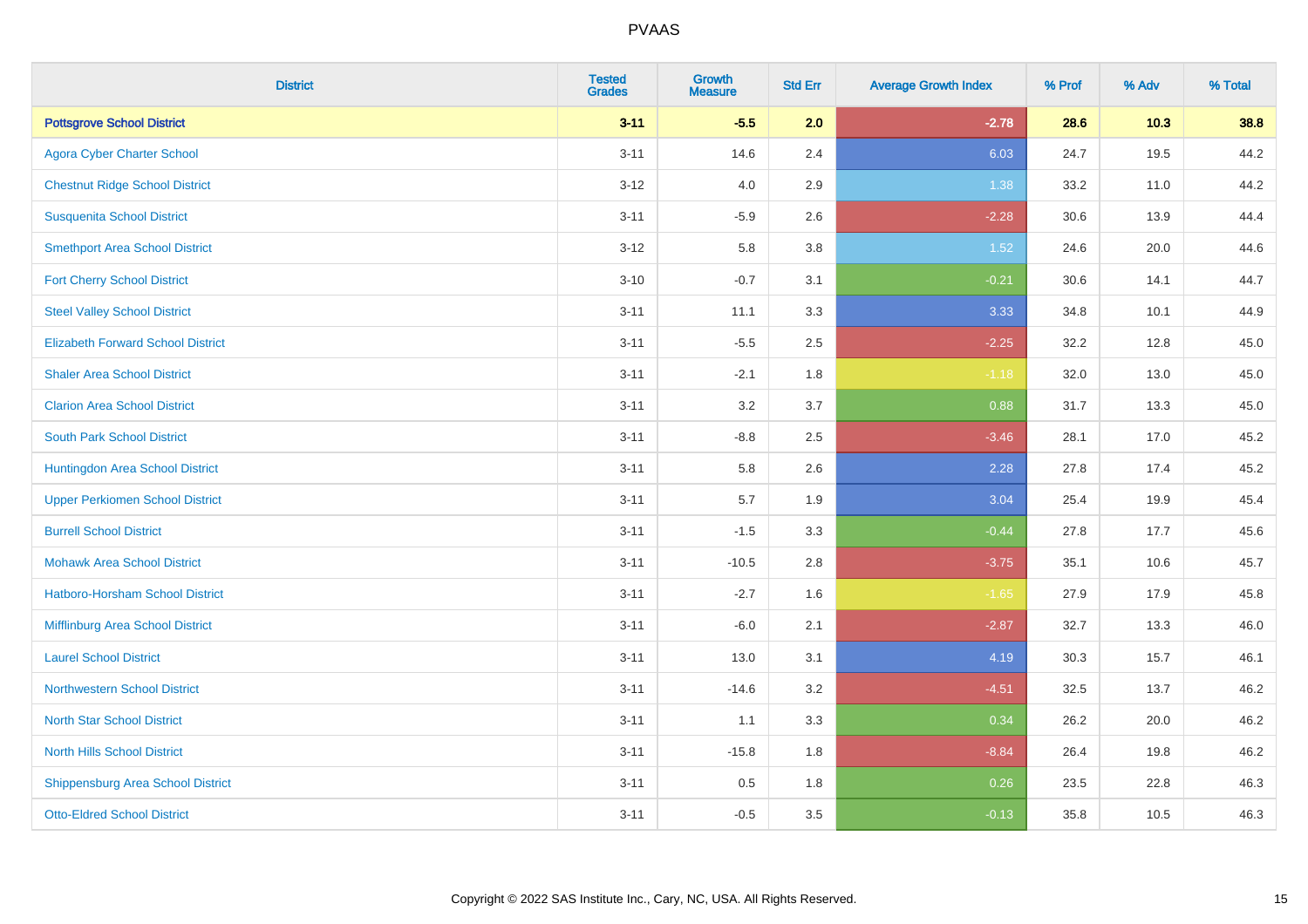| <b>District</b>                           | <b>Tested</b><br><b>Grades</b> | Growth<br><b>Measure</b> | <b>Std Err</b> | <b>Average Growth Index</b> | % Prof | % Adv  | % Total |
|-------------------------------------------|--------------------------------|--------------------------|----------------|-----------------------------|--------|--------|---------|
| <b>Pottsgrove School District</b>         | $3 - 11$                       | $-5.5$                   | 2.0            | $-2.78$                     | 28.6   | $10.3$ | 38.8    |
| Jamestown Area School District            | $3 - 11$                       | $-9.5$                   | 4.1            | $-2.33$                     | 41.5   | 4.9    | 46.3    |
| <b>Eastern York School District</b>       | $3 - 11$                       | $-6.2$                   | 2.3            | $-2.70$                     | 27.8   | 18.5   | 46.4    |
| <b>MaST Community Charter School</b>      | $3 - 10$                       | $-0.9$                   | 2.5            | $-0.34$                     | 25.0   | 21.6   | 46.6    |
| <b>Baldwin-Whitehall School District</b>  | $3 - 11$                       | $-5.5$                   | 1.9            | $-2.93$                     | 32.0   | 14.7   | 46.7    |
| <b>Hopewell Area School District</b>      | $3 - 11$                       | 0.8                      | 2.6            | 0.31                        | 34.5   | 12.4   | 46.9    |
| Renaissance Academy Charter School        | $3 - 11$                       | $-5.6$                   | 3.1            | $-1.79$                     | 28.4   | 18.5   | 46.9    |
| <b>Western Wayne School District</b>      | $3 - 11$                       | 3.6                      | 2.6            | 1.39                        | 30.8   | 16.2   | 47.0    |
| <b>West Shore School District</b>         | $3 - 12$                       | 2.2                      | 1.3            | 1.68                        | 31.8   | 15.2   | 47.1    |
| <b>Penn Manor School District</b>         | $3 - 11$                       | 7.1                      | 1.5            | 4.82                        | 26.7   | 20.5   | 47.2    |
| <b>Karns City Area School District</b>    | $3 - 11$                       | $-7.2$                   | 2.6            | $-2.71$                     | 26.4   | 20.8   | 47.2    |
| <b>Athens Area School District</b>        | $3 - 11$                       | 2.6                      | 2.3            | 1.11                        | 34.9   | 12.3   | 47.3    |
| <b>Bald Eagle Area School District</b>    | $3 - 11$                       | 7.6                      | 2.5            | 3.00                        | 31.6   | 15.6   | 47.3    |
| <b>Hempfield Area School District</b>     | $3 - 12$                       | $-10.2$                  | 1.6            | $-6.37$                     | 28.1   | 19.2   | 47.3    |
| <b>Carlisle Area School District</b>      | $3 - 11$                       | $-5.2$                   | 1.7            | $-2.99$                     | 28.0   | 19.3   | 47.3    |
| <b>Everett Area School District</b>       | $3 - 11$                       | $-1.1$                   | 3.1            | $-0.34$                     | 34.2   | 13.2   | 47.4    |
| Johnsonburg Area School District          | $3 - 11$                       | 5.0                      | 3.9            | 1.27                        | 35.5   | 11.8   | 47.4    |
| <b>Wallenpaupack Area School District</b> | $3 - 11$                       | 8.8                      | 2.1            | 4.28                        | 28.5   | 18.9   | 47.4    |
| <b>West Perry School District</b>         | $3 - 11$                       | 11.0                     | 2.3            | 4.76                        | 26.9   | 20.5   | 47.4    |
| Northern York County School District      | $3 - 11$                       | 8.4                      | 1.8            | 4.63                        | 24.3   | 23.1   | 47.4    |
| <b>South Middleton School District</b>    | $3 - 11$                       | 4.4                      | 2.2            | 1.95                        | 31.1   | 16.4   | 47.5    |
| <b>Punxsutawney Area School District</b>  | $3 - 11$                       | 15.8                     | 2.7            | 5.83                        | 18.6   | 29.0   | 47.6    |
| <b>Portage Area School District</b>       | $3 - 10$                       | $-0.5$                   | 3.3            | $-0.14$                     | 27.0   | 20.6   | 47.6    |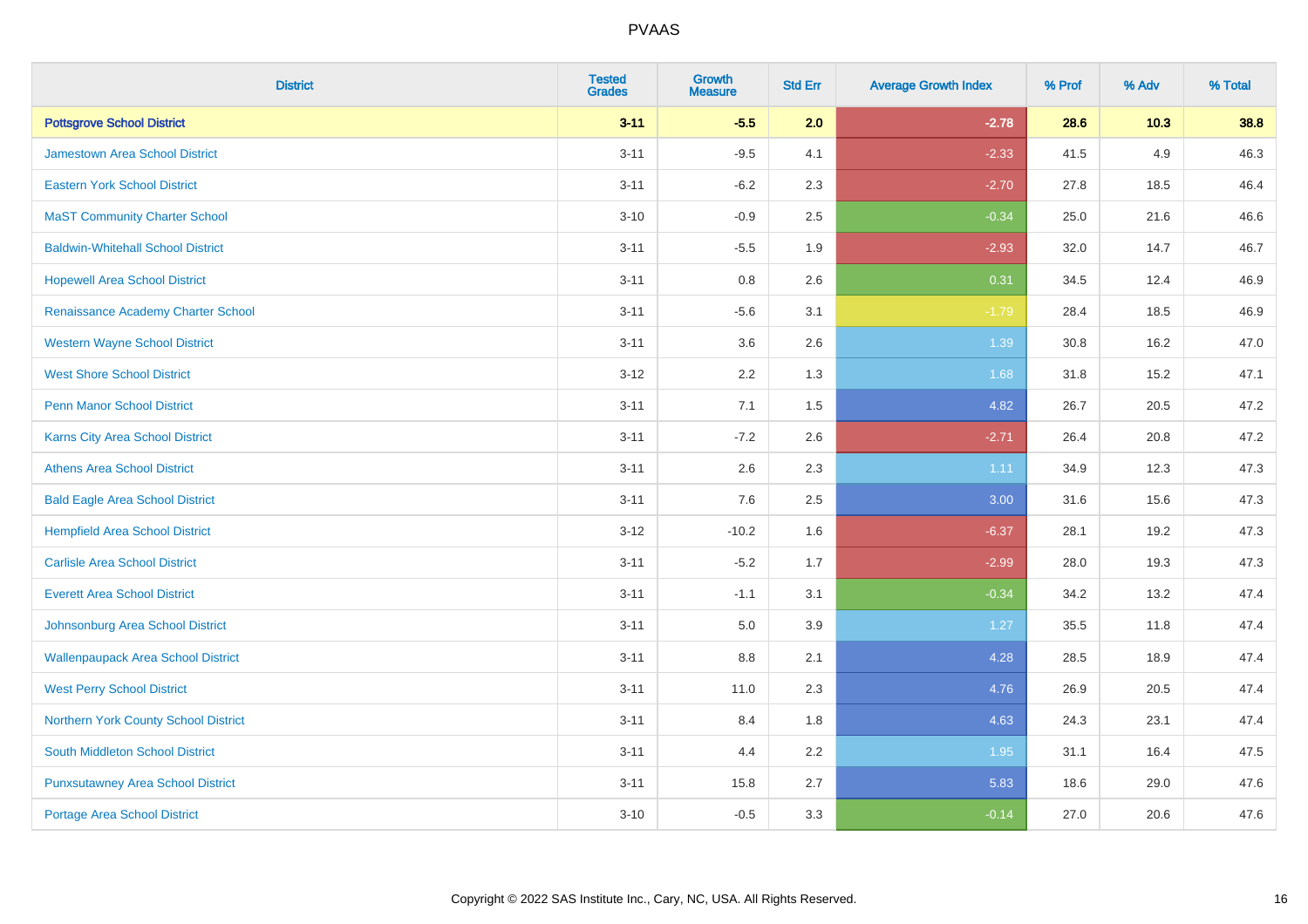| <b>District</b>                                    | <b>Tested</b><br><b>Grades</b> | <b>Growth</b><br><b>Measure</b> | <b>Std Err</b> | <b>Average Growth Index</b> | % Prof | % Adv | % Total |
|----------------------------------------------------|--------------------------------|---------------------------------|----------------|-----------------------------|--------|-------|---------|
| <b>Pottsgrove School District</b>                  | $3 - 11$                       | $-5.5$                          | 2.0            | $-2.78$                     | 28.6   | 10.3  | 38.8    |
| Northampton Area School District                   | $3 - 11$                       | 3.2                             | 1.5            | 2.05                        | 29.8   | 17.9  | 47.7    |
| <b>Hollidaysburg Area School District</b>          | $3 - 11$                       | $-2.7$                          | 1.6            | $-1.64$                     | 32.6   | 15.2  | 47.8    |
| <b>Tunkhannock Area School District</b>            | $3 - 11$                       | 1.4                             | 2.0            | 0.71                        | 29.8   | 18.1  | 47.9    |
| <b>Bradford Area School District</b>               | $3-12$                         | $-1.8$                          | 2.3            | $-0.79$                     | 31.2   | 16.7  | 47.9    |
| <b>Penncrest School District</b>                   | $3 - 11$                       | 6.0                             | 1.9            | 3.24                        | 31.1   | 16.9  | 48.0    |
| <b>Westmont Hilltop School District</b>            | $3 - 11$                       | $-1.0$                          | 2.8            | $-0.36$                     | 33.3   | 14.7  | 48.0    |
| <b>Reach Cyber Charter School</b>                  | $3 - 11$                       | 1.4                             | 3.6            | 0.40                        | 32.9   | 15.2  | 48.1    |
| <b>Palisades School District</b>                   | $3 - 11$                       | 7.7                             | 2.9            | 2.66                        | 27.8   | 20.3  | 48.1    |
| <b>Lincoln Park Performing Arts Charter School</b> | $7 - 11$                       | $-14.9$                         | 2.7            | $-5.45$                     | 39.3   | 8.9   | 48.2    |
| <b>Clarion-Limestone Area School District</b>      | $3 - 12$                       | $-10.0$                         | 3.6            | $-2.76$                     | 28.3   | 20.0  | 48.3    |
| Lake-Lehman School District                        | $3 - 11$                       | 14.9                            | 2.8            | 5.34                        | 25.8   | 22.5  | 48.3    |
| <b>Gettysburg Area School District</b>             | $3 - 11$                       | $-6.0$                          | 2.0            | $-3.02$                     | 28.8   | 19.6  | 48.5    |
| <b>Annville-Cleona School District</b>             | $3 - 12$                       | 1.1                             | 2.4            | 0.45                        | 34.8   | 13.6  | 48.5    |
| <b>Palmerton Area School District</b>              | $3 - 11$                       | $-0.9$                          | 2.7            | $-0.34$                     | 34.3   | 14.3  | 48.6    |
| <b>Cornwall-Lebanon School District</b>            | $3 - 11$                       | 8.2                             | 1.6            | 5.24                        | 28.0   | 20.5  | 48.6    |
| <b>Girard School District</b>                      | $3 - 11$                       | $-12.3$                         | 2.6            | $-4.76$                     | 29.7   | 18.9  | 48.6    |
| <b>Stroudsburg Area School District</b>            | $3 - 11$                       | 7.5                             | 1.6            | 4.70                        | 30.4   | 18.3  | 48.7    |
| <b>Ephrata Area School District</b>                | $3 - 11$                       | $6.8\,$                         | 1.7            | 4.08                        | 31.6   | 17.1  | 48.8    |
| <b>Fort Leboeuf School District</b>                | $3 - 11$                       | 3.5                             | 2.2            | 1.58                        | 32.0   | 16.8  | 48.8    |
| <b>Southmoreland School District</b>               | $3 - 11$                       | $-12.5$                         | 3.1            | $-4.04$                     | 33.3   | 15.5  | 48.8    |
| <b>Western Beaver County School District</b>       | $3 - 11$                       | $-9.3$                          | 4.2            | $-2.20$                     | 45.1   | 3.9   | 49.0    |
| <b>Newport School District</b>                     | $3-12$                         | 3.8                             | 3.3            | 1.17                        | 38.8   | 10.4  | 49.2    |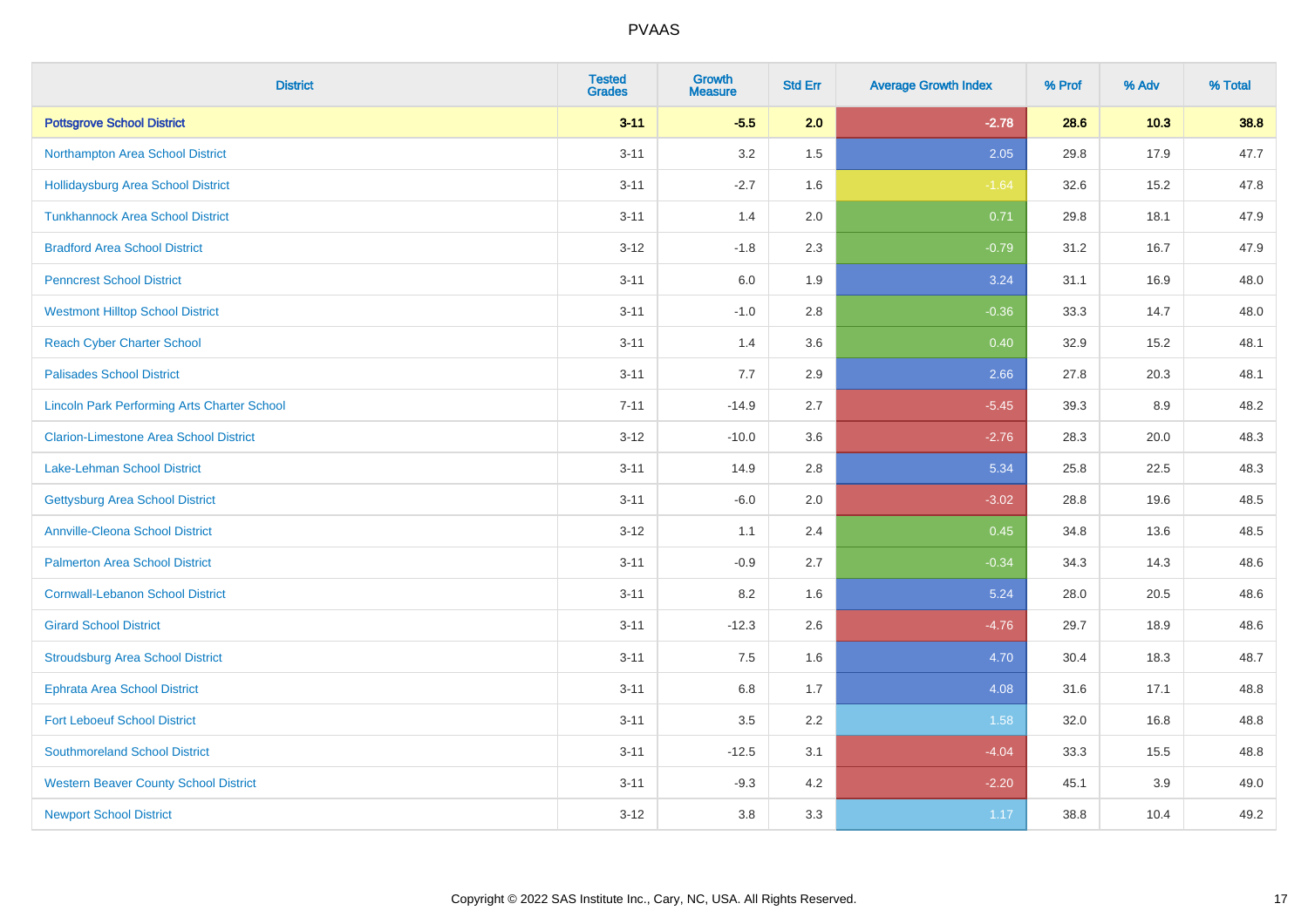| <b>District</b>                          | <b>Tested</b><br><b>Grades</b> | Growth<br><b>Measure</b> | <b>Std Err</b> | <b>Average Growth Index</b> | % Prof | % Adv  | % Total  |
|------------------------------------------|--------------------------------|--------------------------|----------------|-----------------------------|--------|--------|----------|
| <b>Pottsgrove School District</b>        | $3 - 11$                       | $-5.5$                   | 2.0            | $-2.78$                     | 28.6   | $10.3$ | 38.8     |
| <b>Iroquois School District</b>          | $3 - 11$                       | 13.6                     | 2.8            | 4.83                        | 33.3   | 16.0   | 49.4     |
| <b>Middletown Area School District</b>   | $3 - 11$                       | $-3.4$                   | 2.4            | $-1.44$                     | 34.3   | 15.2   | 49.4     |
| <b>Waynesboro Area School District</b>   | $3 - 12$                       | 3.0                      | 1.8            | 1.67                        | 26.0   | 23.5   | 49.5     |
| <b>General Mclane School District</b>    | $3 - 11$                       | $-10.7$                  | 2.4            | $-4.40$                     | 34.0   | 15.6   | 49.6     |
| <b>Valley View School District</b>       | $3 - 11$                       | 9.3                      | 2.2            | 4.18                        | 26.6   | 23.1   | 49.7     |
| <b>Avonworth School District</b>         | $3 - 10$                       | $-6.2$                   | 2.3            | $-2.68$                     | 35.9   | 14.1   | 50.0     |
| <b>Schuylkill Valley School District</b> | $3 - 11$                       | $-1.0$                   | 2.2            | $-0.47$                     | 29.8   | 20.2   | 50.0     |
| <b>Fairfield Area School District</b>    | $3 - 11$                       | $-0.5$                   | 3.6            | $-0.13$                     | 43.9   | 6.1    | 50.0     |
| <b>Wilson Area School District</b>       | $3 - 11$                       | $-0.3$                   | 2.4            | $-0.12$                     | 35.4   | 14.6   | $50.0\,$ |
| South Williamsport Area School District  | $3 - 10$                       | 0.9                      | 3.1            | 0.31                        | 38.4   | 11.6   | 50.0     |
| <b>Upper Adams School District</b>       | $3 - 11$                       | 0.9                      | 2.5            | 0.37                        | 33.0   | 17.0   | $50.0\,$ |
| <b>Bellefonte Area School District</b>   | $3 - 11$                       | 6.7                      | 2.0            | 3.34                        | 28.8   | 21.5   | 50.2     |
| <b>Mifflin County School District</b>    | $3 - 11$                       | 12.3                     | 1.6            | 7.69                        | 35.1   | 15.1   | 50.3     |
| 21st Century Cyber Charter School        | $6 - 12$                       | 6.6                      | 2.1            | 3.16                        | 29.0   | 21.8   | 50.8     |
| <b>Warrior Run School District</b>       | $3 - 11$                       | 10.5                     | 2.7            | 3.86                        | 34.1   | 16.8   | 50.9     |
| <b>Halifax Area School District</b>      | $3 - 11$                       | 5.8                      | 3.5            | 1.64                        | 32.1   | 18.9   | 50.9     |
| Daniel Boone Area School District        | $3 - 12$                       | 0.9                      | 1.9            | 0.46                        | 28.9   | 22.0   | 51.0     |
| Pennsylvania Virtual Charter School      | $3 - 11$                       | 4.4                      | 3.4            | 1.31                        | 29.8   | 21.2   | 51.0     |
| <b>Riverview School District</b>         | $3 - 11$                       | $-13.0$                  | 4.0            | $-3.29$                     | 43.1   | 7.8    | 51.0     |
| Kane Area School District                | $3 - 10$                       | 8.8                      | 2.9            | 3.07                        | 31.4   | 19.8   | 51.2     |
| Mechanicsburg Area School District       | $3 - 11$                       | $-5.7$                   | 1.6            | $-3.48$                     | 35.1   | 16.0   | 51.2     |
| <b>Windber Area School District</b>      | $3 - 11$                       | $-11.9$                  | 3.0            | $-3.94$                     | 41.0   | 10.3   | 51.3     |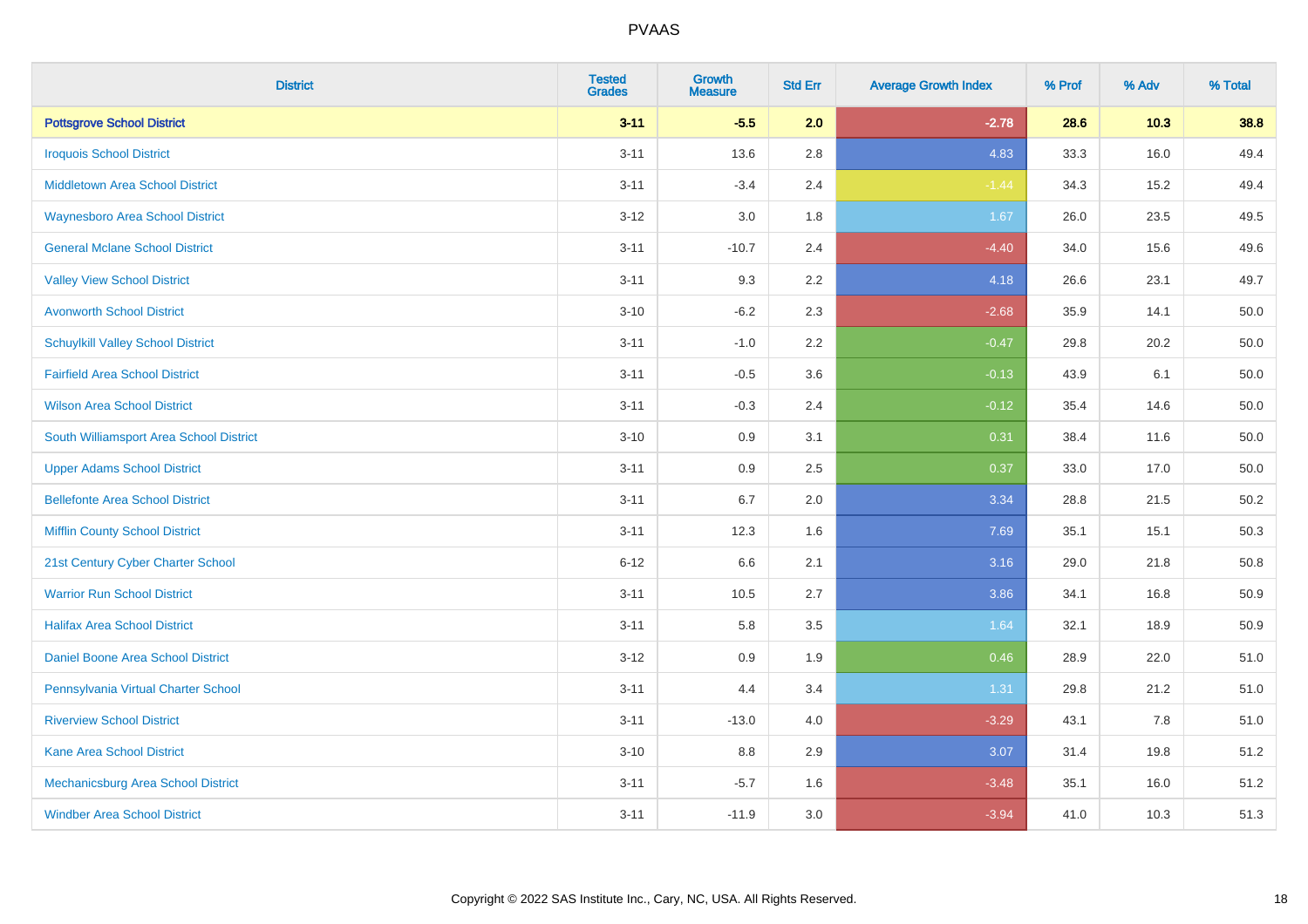| <b>District</b>                                | <b>Tested</b><br><b>Grades</b> | <b>Growth</b><br><b>Measure</b> | <b>Std Err</b> | <b>Average Growth Index</b> | % Prof | % Adv | % Total |
|------------------------------------------------|--------------------------------|---------------------------------|----------------|-----------------------------|--------|-------|---------|
| <b>Pottsgrove School District</b>              | $3 - 11$                       | $-5.5$                          | 2.0            | $-2.78$                     | 28.6   | 10.3  | 38.8    |
| <b>Sullivan County School District</b>         | $3 - 10$                       | 2.5                             | 4.3            | 0.58                        | 43.6   | 7.7   | 51.3    |
| <b>Sayre Area School District</b>              | $3 - 11$                       | 5.8                             | 3.2            | 1.81                        | 30.3   | 21.0  | 51.3    |
| <b>Upper Moreland Township School District</b> | $3 - 11$                       | 1.1                             | 2.0            | 0.56                        | 24.8   | 26.6  | 51.3    |
| <b>Wyalusing Area School District</b>          | $3 - 12$                       | 5.7                             | 3.2            | 1.78                        | 38.6   | 12.9  | 51.4    |
| <b>Bedford Area School District</b>            | $3 - 11$                       | 6.4                             | 2.4            | 2.68                        | 31.0   | 20.6  | 51.6    |
| <b>Dover Area School District</b>              | $3 - 12$                       | 7.1                             | 1.9            | 3.78                        | 33.0   | 18.7  | 51.7    |
| <b>Tamaqua Area School District</b>            | $3 - 12$                       | 6.5                             | 2.4            | 2.72                        | 34.3   | 17.5  | 51.8    |
| <b>Glendale School District</b>                | $3 - 10$                       | 7.9                             | 3.5            | 2.25                        | 42.6   | 9.3   | 51.8    |
| South Side Area School District                | $3 - 11$                       | $-0.6$                          | 3.1            | $-0.19$                     | 24.0   | 28.0  | 52.0    |
| Pen Argyl Area School District                 | $3 - 12$                       | 12.8                            | 2.5            | 5.10                        | 28.5   | 23.8  | 52.3    |
| Allegheny-Clarion Valley School District       | $3 - 10$                       | 12.3                            | 4.1            | 3.03                        | 33.3   | 19.0  | 52.4    |
| Pocono Mountain School District                | $3 - 12$                       | $-4.3$                          | 1.8            | $-2.43$                     | 35.5   | 17.1  | 52.6    |
| <b>Albert Gallatin Area School District</b>    | $3 - 11$                       | $-1.7$                          | 2.3            | $-0.72$                     | 31.9   | 20.7  | 52.7    |
| <b>Slippery Rock Area School District</b>      | $3 - 11$                       | $-3.8$                          | 2.5            | $-1.56$                     | 30.8   | 21.9  | 52.7    |
| <b>Jersey Shore Area School District</b>       | $3 - 11$                       | 0.7                             | 2.5            | 0.27                        | 39.3   | 13.6  | 52.9    |
| Penns Valley Area School District              | $3 - 12$                       | 14.1                            | 2.6            | 5.33                        | 29.6   | 23.3  | 52.9    |
| <b>Spring Grove Area School District</b>       | $3 - 11$                       | 3.9                             | 2.0            | 1.90                        | 30.0   | 23.0  | 53.0    |
| <b>Greencastle-Antrim School District</b>      | $3 - 11$                       | $-0.3$                          | 2.0            | $-0.14$                     | 30.9   | 22.2  | 53.1    |
| <b>Kutztown Area School District</b>           | $3 - 12$                       | 9.3                             | 2.8            | 3.34                        | 38.5   | 14.6  | 53.2    |
| <b>Boyertown Area School District</b>          | $3 - 11$                       | $-2.9$                          | 1.4            | $-2.06$                     | 30.8   | 22.6  | 53.4    |
| <b>South Eastern School District</b>           | $3 - 11$                       | $-1.0$                          | 1.8            | $-0.55$                     | 36.4   | 17.1  | 53.5    |
| <b>Greater Latrobe School District</b>         | $3 - 11$                       | $-14.1$                         | 2.0            | $-7.14$                     | 41.0   | 12.6  | 53.6    |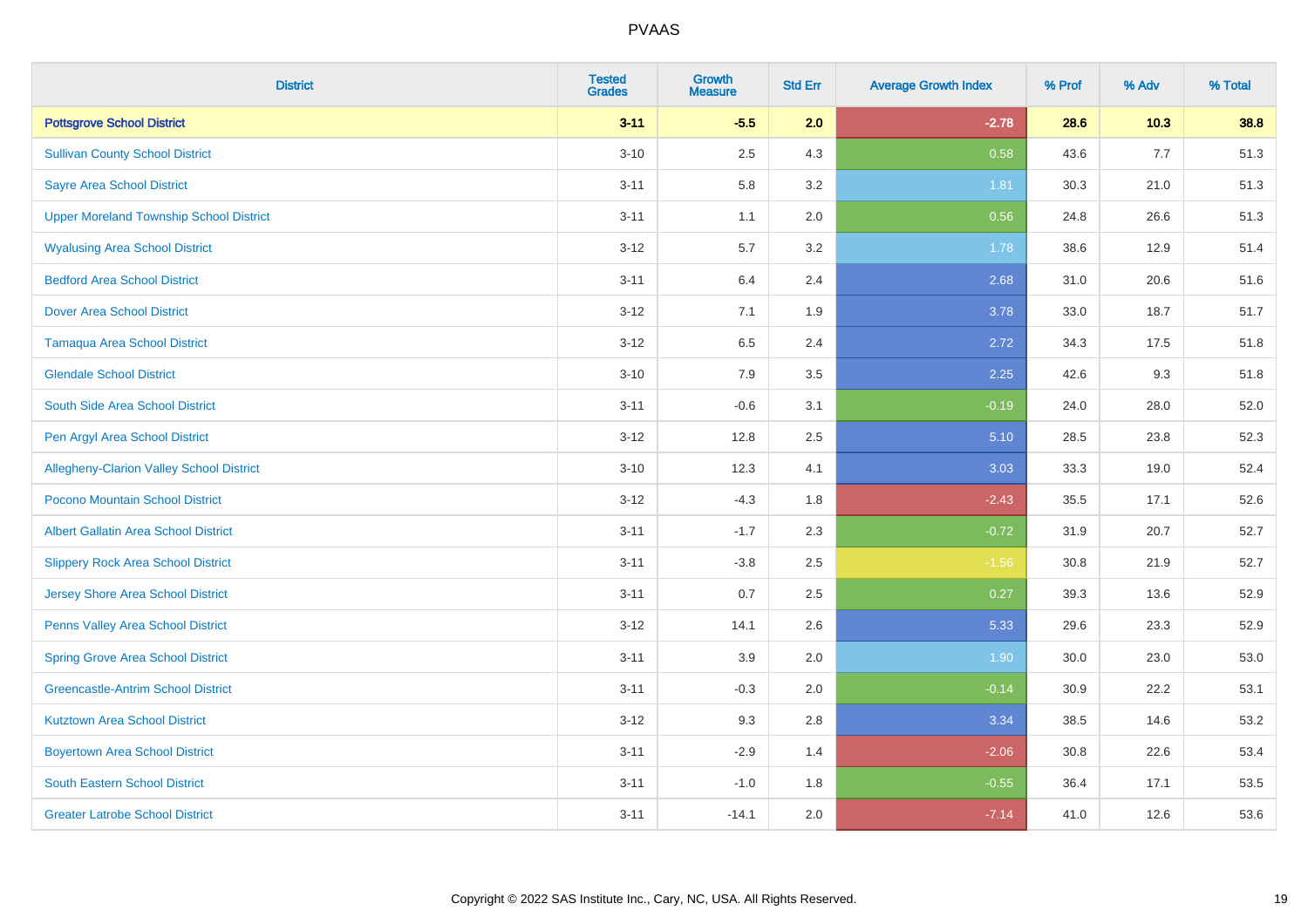| <b>District</b>                             | <b>Tested</b><br><b>Grades</b> | <b>Growth</b><br><b>Measure</b> | <b>Std Err</b> | <b>Average Growth Index</b> | % Prof | % Adv | % Total |
|---------------------------------------------|--------------------------------|---------------------------------|----------------|-----------------------------|--------|-------|---------|
| <b>Pottsgrove School District</b>           | $3 - 11$                       | $-5.5$                          | 2.0            | $-2.78$                     | 28.6   | 10.3  | 38.8    |
| <b>Midd-West School District</b>            | $3 - 11$                       | 3.6                             | 2.6            | 1.42                        | 28.6   | 25.0  | 53.6    |
| <b>Beaver Area School District</b>          | $3 - 10$                       | $-3.0$                          | 2.5            | $-1.16$                     | 25.8   | 27.8  | 53.6    |
| Saint Marys Area School District            | $3 - 11$                       | $6.0\,$                         | 2.2            | 2.69                        | 35.4   | 18.3  | 53.7    |
| <b>Wyomissing Area School District</b>      | $3 - 12$                       | $-2.4$                          | 2.6            | $-0.92$                     | 25.6   | 28.1  | 53.7    |
| Northeastern York School District           | $3 - 11$                       | $3.8\,$                         | 1.8            | 2.11                        | 32.7   | 21.0  | 53.7    |
| East Pennsboro Area School District         | $3 - 11$                       | 4.8                             | 2.1            | 2.26                        | 36.8   | 16.9  | 53.7    |
| <b>Nazareth Area School District</b>        | $3 - 11$                       | $-2.5$                          | 1.7            | $-1.53$                     | 29.2   | 24.6  | 53.8    |
| <b>Quakertown Community School District</b> | $3 - 12$                       | $-4.3$                          | 1.5            | $-2.79$                     | 33.8   | 20.1  | 53.8    |
| <b>Lakeview School District</b>             | $3 - 11$                       | $-1.9$                          | 3.5            | $-0.53$                     | 41.5   | 12.3  | 53.8    |
| <b>Red Lion Area School District</b>        | $3 - 11$                       | 4.5                             | 1.9            | 2.31                        | 32.3   | 21.5  | 53.8    |
| <b>Chichester School District</b>           | $3 - 11$                       | $-1.8$                          | 4.2            | $-0.44$                     | 40.0   | 14.0  | 54.0    |
| <b>Whitehall-Coplay School District</b>     | $3 - 11$                       | 11.8                            | 1.7            | 7.06                        | 32.3   | 21.7  | 54.0    |
| <b>Gateway School District</b>              | $3 - 11$                       | 3.1                             | 2.0            | 1.55                        | 35.7   | 18.5  | 54.2    |
| <b>Dubois Area School District</b>          | $3 - 11$                       | $-2.8$                          | 2.0            | $-1.37$                     | 35.5   | 19.0  | 54.6    |
| <b>Dallas School District</b>               | $3 - 11$                       | 8.1                             | 2.1            | 3.87                        | 32.4   | 22.4  | 54.8    |
| <b>Crestwood School District</b>            | $3 - 11$                       | $-3.4$                          | 2.2            | $-1.52$                     | 33.1   | 21.7  | 54.9    |
| <b>Brockway Area School District</b>        | $3 - 11$                       | $-0.4$                          | 3.5            | $-0.11$                     | 41.2   | 13.8  | 55.0    |
| <b>United School District</b>               | $3 - 11$                       | 6.3                             | 3.3            | 1.89                        | 38.8   | 16.3  | 55.0    |
| <b>Neshaminy School District</b>            | $3 - 11$                       | 8.6                             | 1.3            | 6.56                        | 31.3   | 23.9  | 55.2    |
| Shenango Area School District               | $3 - 11$                       | 1.7                             | 3.2            | 0.52                        | 41.4   | 13.8  | 55.3    |
| <b>Blackhawk School District</b>            | $3 - 11$                       | 2.0                             | 2.3            | 0.87                        | 34.6   | 20.7  | 55.3    |
| <b>Bermudian Springs School District</b>    | $3 - 11$                       | 2.5                             | 2.4            | 1.05                        | 31.8   | 23.5  | 55.3    |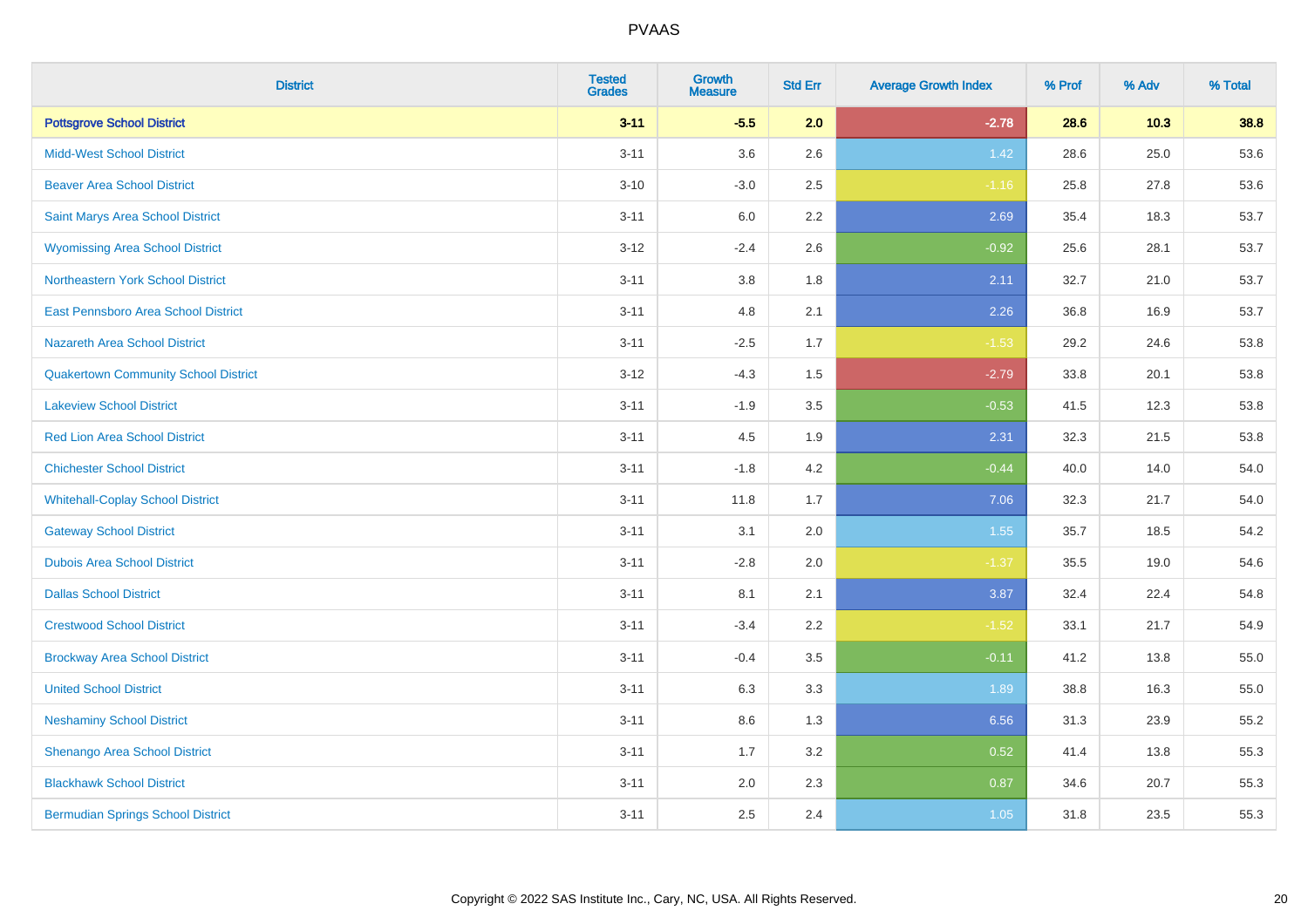| <b>District</b>                                | <b>Tested</b><br><b>Grades</b> | <b>Growth</b><br><b>Measure</b> | <b>Std Err</b> | <b>Average Growth Index</b> | % Prof | % Adv | % Total |
|------------------------------------------------|--------------------------------|---------------------------------|----------------|-----------------------------|--------|-------|---------|
| <b>Pottsgrove School District</b>              | $3 - 11$                       | $-5.5$                          | 2.0            | $-2.78$                     | 28.6   | 10.3  | 38.8    |
| <b>Montour School District</b>                 | $3 - 11$                       | $-6.1$                          | 2.1            | $-2.95$                     | 31.8   | 23.6  | 55.3    |
| <b>Lehighton Area School District</b>          | $3 - 11$                       | 11.4                            | 2.4            | 4.84                        | 30.5   | 24.9  | 55.3    |
| <b>Central York School District</b>            | $3 - 12$                       | 12.9                            | 1.5            | 8.64                        | 31.4   | 24.1  | 55.5    |
| <b>Galeton Area School District</b>            | $3 - 11$                       | 5.4                             | 5.4            | 1.01                        | 33.3   | 22.2  | 55.6    |
| <b>Homer-Center School District</b>            | $3 - 11$                       | 8.8                             | 3.5            | 2.53                        | 38.0   | 17.7  | 55.8    |
| South Western School District                  | $3 - 12$                       | 2.5                             | 1.7            | 1.48                        | 36.2   | 19.7  | 55.9    |
| <b>Wilson School District</b>                  | $3 - 12$                       | $0.5\,$                         | 1.5            | 0.32                        | 30.4   | 25.5  | 55.9    |
| <b>Wilmington Area School District</b>         | $3 - 11$                       | 11.1                            | 3.3            | 3.37                        | 29.8   | 26.2  | 56.0    |
| <b>York Suburban School District</b>           | $3 - 11$                       | 7.4                             | 2.1            | 3.55                        | 24.9   | 31.2  | 56.1    |
| <b>Brandywine Heights Area School District</b> | $3 - 11$                       | 5.8                             | 2.6            | 2.27                        | 27.7   | 28.6  | 56.2    |
| <b>Central Valley School District</b>          | $3 - 10$                       | 4.7                             | 2.6            | 1.83                        | 37.8   | 18.5  | 56.3    |
| <b>Muncy School District</b>                   | $3 - 11$                       | 6.9                             | 3.3            | 2.12                        | 37.6   | 18.8  | 56.4    |
| <b>North East School District</b>              | $3 - 11$                       | $-5.3$                          | 2.7            | $-1.97$                     | 31.7   | 24.8  | 56.4    |
| <b>Wissahickon School District</b>             | $3 - 10$                       | $-5.3$                          | 1.7            | $-3.14$                     | 27.5   | 29.0  | 56.6    |
| <b>Blue Mountain School District</b>           | $3 - 10$                       | 12.2                            | 2.1            | 5.81                        | 30.7   | 26.1  | 56.8    |
| <b>Springfield School District</b>             | $3 - 11$                       | 1.2                             | 1.7            | 0.69                        | 31.8   | 25.2  | 56.9    |
| <b>South Butler County School District</b>     | $3 - 10$                       | 6.3                             | 2.2            | 2.80                        | 37.8   | 19.2  | 57.0    |
| <b>Montoursville Area School District</b>      | $3 - 12$                       | $-8.4$                          | 2.6            | $-3.17$                     | 38.8   | 18.2  | 57.0    |
| <b>Belle Vernon Area School District</b>       | $3 - 11$                       | 11.1                            | 2.3            | 4.88                        | 31.6   | 25.4  | 57.1    |
| <b>Bloomsburg Area School District</b>         | $3 - 10$                       | 4.3                             | 3.4            | 1.26                        | 36.5   | 20.6  | 57.1    |
| <b>Spring Cove School District</b>             | $3 - 11$                       | 9.1                             | 2.4            | 3.77                        | 31.8   | 25.4  | 57.1    |
| <b>Donegal School District</b>                 | $3-12$                         | 5.9                             | 2.2            | 2.72                        | 34.1   | 23.1  | 57.2    |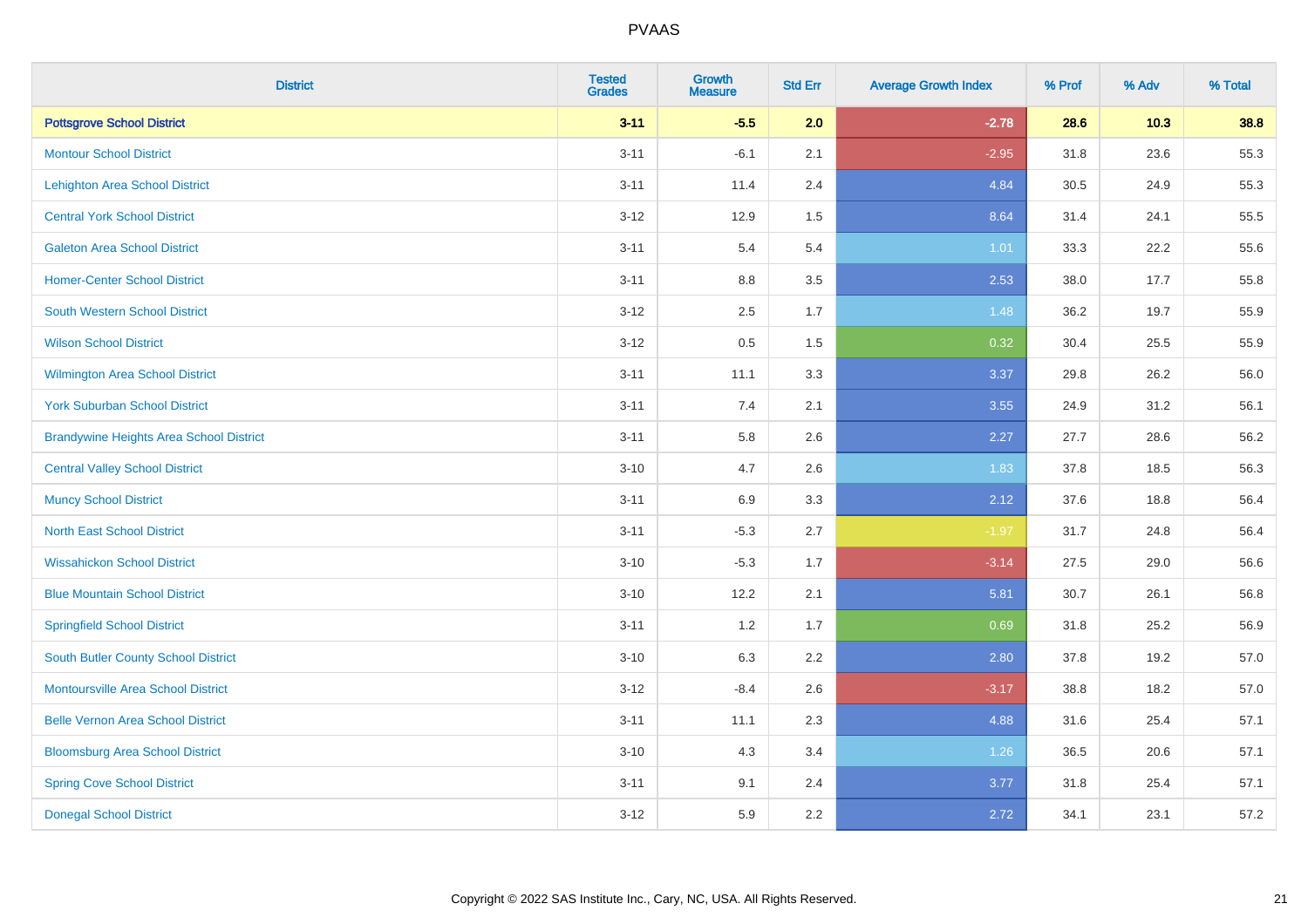| <b>District</b>                                 | <b>Tested</b><br><b>Grades</b> | <b>Growth</b><br><b>Measure</b> | <b>Std Err</b> | <b>Average Growth Index</b> | % Prof | % Adv | % Total |
|-------------------------------------------------|--------------------------------|---------------------------------|----------------|-----------------------------|--------|-------|---------|
| <b>Pottsgrove School District</b>               | $3 - 11$                       | $-5.5$                          | 2.0            | $-2.78$                     | 28.6   | 10.3  | 38.8    |
| <b>Armstrong School District</b>                | $3 - 11$                       | 9.8                             | 1.6            | 6.22                        | 32.8   | 24.6  | 57.4    |
| <b>Lower Dauphin School District</b>            | $3 - 11$                       | 5.3                             | 1.8            | 3.03                        | 30.6   | 26.8  | 57.5    |
| Capital Area School for the Arts Charter School | $9 - 11$                       | 14.2                            | 4.5            | 3.13                        | 27.5   | 30.0  | 57.5    |
| <b>Fleetwood Area School District</b>           | $3 - 10$                       | 10.4                            | 2.0            | 5.19                        | 31.7   | 25.8  | 57.5    |
| <b>Ridgway Area School District</b>             | $3 - 11$                       | $-6.1$                          | 4.0            | $-1.53$                     | 42.2   | 15.6  | 57.8    |
| California Area School District                 | $3 - 10$                       | $-13.7$                         | 4.5            | $-3.06$                     | 41.7   | 16.7  | 58.3    |
| <b>Avon Grove Charter School</b>                | $3 - 11$                       | $9.8\,$                         | 3.1            | 3.18                        | 32.4   | 26.0  | 58.4    |
| <b>Abington School District</b>                 | $3 - 10$                       | 0.9                             | 1.6            | 0.57                        | 29.7   | 28.7  | 58.4    |
| <b>Conestoga Valley School District</b>         | $3 - 11$                       | 2.4                             | 1.7            | 1.43                        | 35.0   | 23.5  | 58.5    |
| <b>Twin Valley School District</b>              | $3 - 12$                       | $-3.2$                          | 1.9            | $-1.68$                     | 38.8   | 19.8  | 58.6    |
| <b>Conemaugh Township Area School District</b>  | $3 - 12$                       | 4.8                             | 3.5            | 1.39                        | 30.9   | 27.8  | 58.8    |
| <b>Riverside Beaver County School District</b>  | $3 - 11$                       | $-5.5$                          | 2.7            | $-2.03$                     | 35.8   | 23.2  | 59.0    |
| <b>East Penn School District</b>                | $3 - 11$                       | 8.9                             | 1.2            | 7.61                        | 32.8   | 26.4  | 59.2    |
| <b>Canon-Mcmillan School District</b>           | $3 - 11$                       | $-5.0$                          | 1.5            | $-3.25$                     | 30.8   | 28.5  | 59.3    |
| Northwestern Lehigh School District             | $3 - 11$                       | $-2.4$                          | 2.1            | $-1.14$                     | 41.7   | 17.9  | 59.5    |
| <b>West Chester Area School District</b>        | $3 - 11$                       | $-2.1$                          | 1.2            | $-1.83$                     | 36.4   | 23.2  | 59.6    |
| <b>Pennridge School District</b>                | $3 - 10$                       | 7.4                             | 1.5            | 5.10                        | 32.0   | 27.6  | 59.6    |
| <b>Phoenixville Area School District</b>        | $3 - 11$                       | 7.3                             | 1.8            | 3.96                        | 32.3   | 27.6  | 59.8    |
| <b>Moon Area School District</b>                | $3 - 11$                       | 1.5                             | 1.8            | 0.86                        | 34.5   | 25.5  | 60.0    |
| <b>Bellwood-Antis School District</b>           | $3 - 10$                       | $3.5\,$                         | 2.8            | 1.24                        | 40.9   | 19.4  | 60.2    |
| <b>Indiana Area School District</b>             | $3 - 11$                       | 12.0                            | 2.0            | 5.98                        | 30.0   | 30.4  | 60.3    |
| <b>Perkiomen Valley School District</b>         | $3 - 11$                       | 2.7                             | 1.5            | 1.83                        | 35.0   | 25.3  | 60.3    |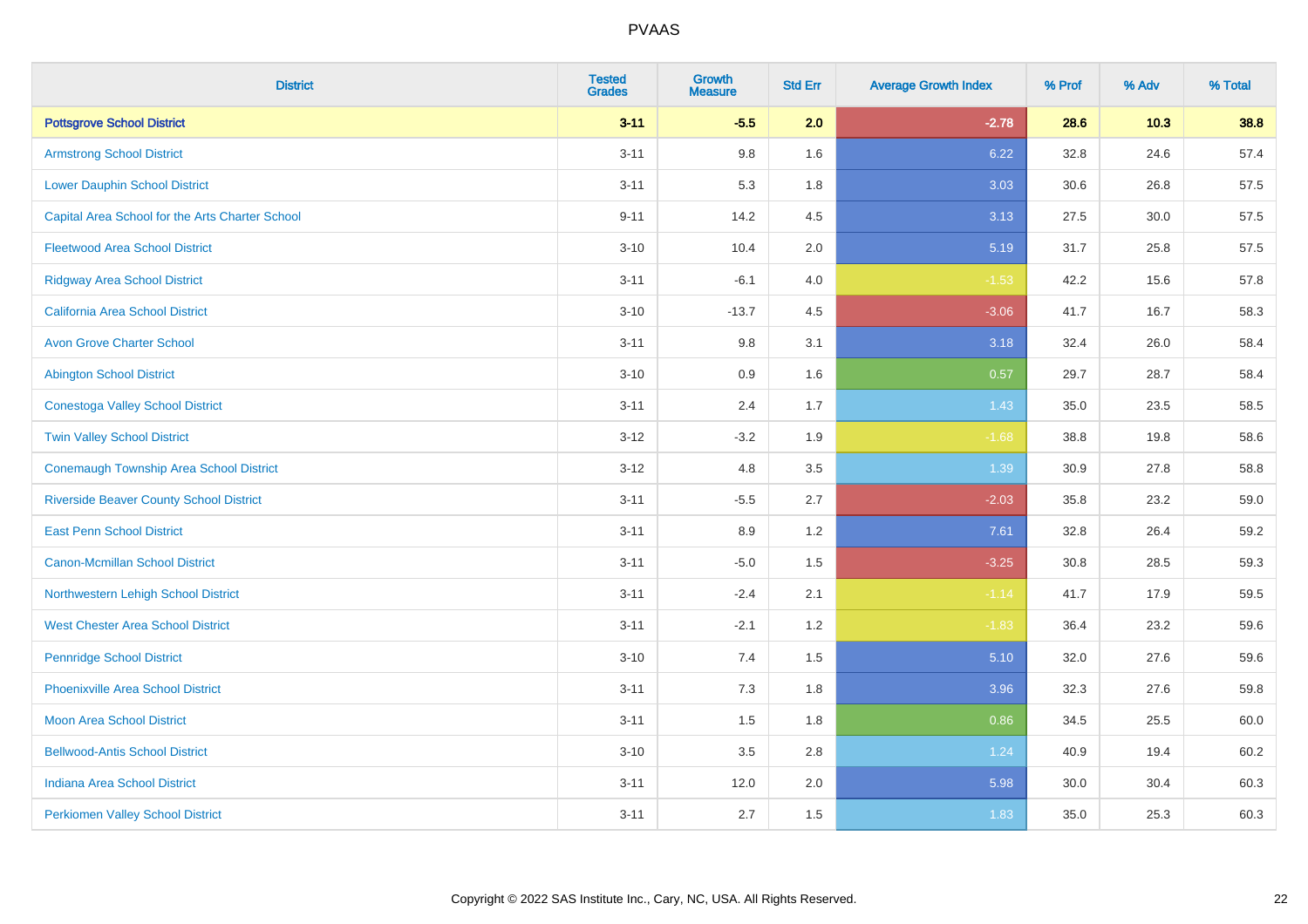| <b>District</b>                             | <b>Tested</b><br><b>Grades</b> | <b>Growth</b><br><b>Measure</b> | <b>Std Err</b> | <b>Average Growth Index</b> | % Prof | % Adv | % Total |
|---------------------------------------------|--------------------------------|---------------------------------|----------------|-----------------------------|--------|-------|---------|
| <b>Pottsgrove School District</b>           | $3 - 11$                       | $-5.5$                          | 2.0            | $-2.78$                     | 28.6   | 10.3  | 38.8    |
| <b>Plum Borough School District</b>         | $3 - 11$                       | $-9.4$                          | 2.4            | $-3.98$                     | 32.9   | 27.4  | 60.4    |
| <b>Cocalico School District</b>             | $3 - 11$                       | 12.3                            | 1.9            | 6.48                        | 28.2   | 32.3  | 60.5    |
| <b>Conewago Valley School District</b>      | $3 - 12$                       | 7.6                             | 1.7            | 4.46                        | 41.3   | 19.4  | 60.6    |
| <b>Brookville Area School District</b>      | $3 - 11$                       | 6.8                             | 3.1            | 2.19                        | 46.1   | 14.6  | 60.7    |
| Pennsylvania Leadership Charter School      | $3 - 11$                       | 8.0                             | 1.9            | 4.22                        | 33.1   | 27.8  | 60.9    |
| <b>Richland School District</b>             | $3 - 11$                       | $-6.9$                          | 2.6            | $-2.63$                     | 40.1   | 20.9  | 61.0    |
| <b>Hermitage School District</b>            | $3 - 12$                       | 14.0                            | 2.5            | 5.59                        | 34.0   | 27.0  | 61.0    |
| <b>Owen J Roberts School District</b>       | $3 - 11$                       | $-3.5$                          | 1.5            | $-2.27$                     | 36.8   | 24.4  | 61.2    |
| <b>Garnet Valley School District</b>        | $3 - 10$                       | 0.2                             | 1.7            | 0.13                        | 34.9   | 26.4  | 61.3    |
| <b>Oley Valley School District</b>          | $3 - 11$                       | 1.4                             | 2.4            | 0.56                        | 37.4   | 23.9  | 61.4    |
| <b>Jenkintown School District</b>           | $3 - 11$                       | $-7.9$                          | 4.1            | $-1.92$                     | 34.1   | 27.3  | 61.4    |
| <b>Evergreen Community Charter School</b>   | $6 - 11$                       | $-1.1$                          | 4.7            | $-0.23$                     | 34.6   | 26.9  | 61.5    |
| <b>Manheim Township School District</b>     | $3 - 12$                       | 10.9                            | 1.5            | 7.51                        | 30.9   | 31.0  | 61.9    |
| <b>Parkland School District</b>             | $3 - 11$                       | $-3.7$                          | 1.2            | $-3.17$                     | 31.4   | 30.6  | 62.0    |
| West Jefferson Hills School District        | $3 - 11$                       | 1.9                             | 1.9            | 0.99                        | 34.8   | 27.3  | 62.1    |
| Downingtown Area School District            | $3 - 11$                       | 4.4                             | 1.1            | 4.06                        | 30.1   | 32.0  | 62.2    |
| <b>Coudersport Area School District</b>     | $3 - 11$                       | 14.8                            | 3.4            | 4.33                        | 34.7   | 28.0  | 62.7    |
| <b>Central Columbia School District</b>     | $3 - 12$                       | 0.3                             | 2.3            | 0.12                        | 25.4   | 37.6  | 63.0    |
| <b>Haverford Township School District</b>   | $3 - 11$                       | 1.4                             | 1.4            | 1.05                        | 36.7   | 26.3  | 63.0    |
| <b>Manheim Central School District</b>      | $3 - 11$                       | 12.8                            | 2.0            | 6.52                        | 27.8   | 35.4  | 63.2    |
| <b>Tuscarora School District</b>            | $3 - 11$                       | 13.4                            | 2.2            | 6.20                        | 37.1   | 26.3  | 63.4    |
| <b>North Clarion County School District</b> | $3 - 12$                       | 3.4                             | 4.1            | 0.83                        | 45.0   | 18.8  | 63.8    |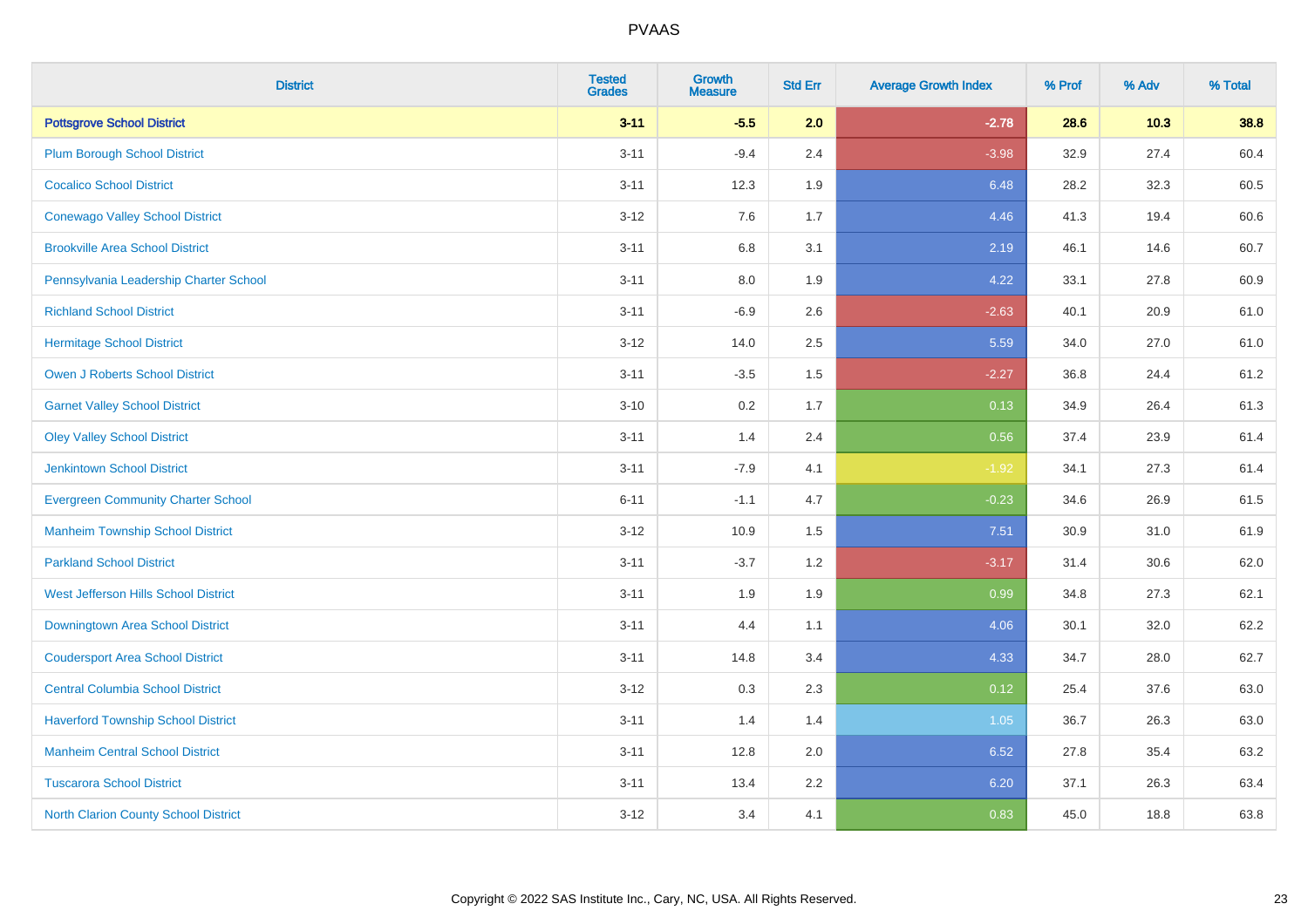| <b>District</b>                           | <b>Tested</b><br><b>Grades</b> | <b>Growth</b><br><b>Measure</b> | <b>Std Err</b> | <b>Average Growth Index</b> | % Prof | % Adv    | % Total |
|-------------------------------------------|--------------------------------|---------------------------------|----------------|-----------------------------|--------|----------|---------|
| <b>Pottsgrove School District</b>         | $3 - 11$                       | $-5.5$                          | 2.0            | $-2.78$                     | 28.6   | 10.3     | 38.8    |
| <b>Greenwood School District</b>          | $3 - 11$                       | 11.3                            | 3.6            | 3.14                        | 31.2   | 32.8     | 63.9    |
| <b>Elizabethtown Area School District</b> | $3 - 12$                       | 7.1                             | 1.7            | 4.19                        | 36.4   | 27.6     | 64.0    |
| <b>Warwick School District</b>            | $3 - 11$                       | 21.7                            | 1.8            | 11.76                       | 27.7   | 36.3     | 64.0    |
| <b>Sharpsville Area School District</b>   | $3 - 11$                       | 3.8                             | 3.7            | 1.04                        | 41.1   | 23.2     | 64.3    |
| <b>Benton Area School District</b>        | $3 - 10$                       | 8.1                             | 4.0            | 2.01                        | 35.7   | 28.6     | 64.3    |
| <b>Upper Dauphin Area School District</b> | $3 - 11$                       | 16.5                            | 5.1            | 3.26                        | 37.5   | 26.8     | 64.3    |
| <b>West Allegheny School District</b>     | $3 - 12$                       | 8.6                             | 2.0            | 4.34                        | 37.3   | 27.2     | 64.5    |
| <b>Millcreek Township School District</b> | $3 - 11$                       | 9.1                             | 1.4            | 6.61                        | 34.5   | 30.1     | 64.6    |
| <b>Upper Dublin School District</b>       | $3 - 12$                       | 2.1                             | 1.8            | 1.19                        | 34.7   | $30.0\,$ | 64.7    |
| <b>North Pocono School District</b>       | $3 - 11$                       | 13.1                            | 3.7            | 3.54                        | 31.4   | 33.3     | 64.7    |
| <b>Rose Tree Media School District</b>    | $3 - 10$                       | $-2.8$                          | 2.1            | $-1.33$                     | 35.2   | 29.6     | 64.8    |
| <b>Franklin Regional School District</b>  | $3 - 11$                       | 11.3                            | 1.8            | 6.13                        | 30.0   | 35.0     | 65.0    |
| <b>Norwin School District</b>             | $3 - 11$                       | $-1.1$                          | 1.6            | $-0.70$                     | 37.7   | 27.6     | 65.2    |
| <b>Pennsbury School District</b>          | $3 - 11$                       | 5.6                             | 1.3            | 4.38                        | 37.7   | 27.7     | 65.4    |
| <b>Abington Heights School District</b>   | $3 - 11$                       | 6.7                             | 1.7            | 4.00                        | 33.8   | 31.7     | 65.5    |
| <b>Saucon Valley School District</b>      | $3 - 11$                       | 18.9                            | 2.2            | 8.48                        | 26.0   | 39.6     | 65.6    |
| <b>Tyrone Area School District</b>        | $3 - 12$                       | 29.2                            | 2.3            | 12.86                       | 36.6   | 29.1     | 65.7    |
| <b>Seneca Valley School District</b>      | $3 - 11$                       | 0.8                             | 1.4            | 0.54                        | 40.6   | 25.2     | 65.8    |
| <b>Quaker Valley School District</b>      | $3 - 11$                       | 12.2                            | 2.5            | 4.90                        | 39.5   | 26.4     | 65.9    |
| <b>West Branch Area School District</b>   | $3 - 11$                       | 17.0                            | 3.3            | 5.20                        | 47.1   | 19.1     | 66.2    |
| North Penn School District                | $3 - 11$                       | 17.6                            | 1.0            | 17.53                       | 30.8   | 35.7     | 66.4    |
| <b>Montrose Area School District</b>      | $3 - 10$                       | 12.3                            | 2.8            | 4.41                        | 37.8   | 28.9     | 66.7    |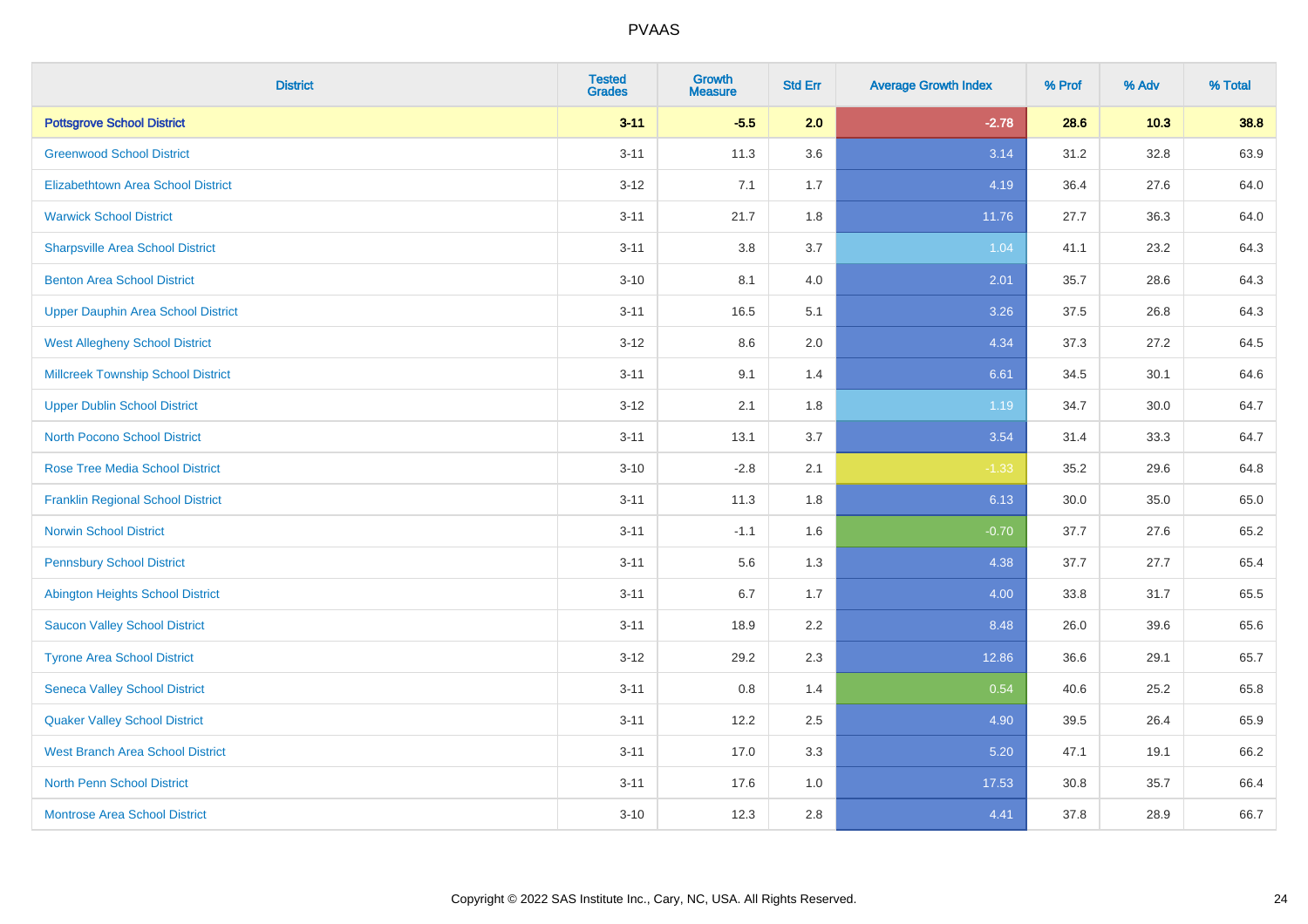| <b>District</b>                               | <b>Tested</b><br><b>Grades</b> | Growth<br><b>Measure</b> | <b>Std Err</b> | <b>Average Growth Index</b> | % Prof | % Adv  | % Total |
|-----------------------------------------------|--------------------------------|--------------------------|----------------|-----------------------------|--------|--------|---------|
| <b>Pottsgrove School District</b>             | $3 - 11$                       | $-5.5$                   | 2.0            | $-2.78$                     | 28.6   | $10.3$ | 38.8    |
| <b>Pequea Valley School District</b>          | $3 - 11$                       | 18.0                     | 3.1            | 5.74                        | 29.2   | 37.5   | 66.7    |
| <b>Hempfield School District</b>              | $3 - 11$                       | 13.4                     | 1.3            | 10.53                       | 29.9   | 36.8   | 66.7    |
| <b>Southern York County School District</b>   | $3 - 11$                       | 15.5                     | 1.8            | 8.48                        | 37.6   | 29.2   | 66.8    |
| <b>Upper Merion Area School District</b>      | $3 - 11$                       | 14.0                     | 2.0            | 7.15                        | 34.4   | 32.6   | 67.0    |
| <b>Avon Grove School District</b>             | $3 - 10$                       | 7.6                      | 1.4            | 5.29                        | 33.7   | 33.2   | 67.0    |
| <b>Southern Lehigh School District</b>        | $3 - 11$                       | $-4.1$                   | 2.1            | $-1.94$                     | 39.3   | 28.0   | 67.2    |
| <b>Freeport Area School District</b>          | $3 - 10$                       | $-0.2$                   | 2.1            | $-0.10$                     | 37.4   | 29.8   | 67.2    |
| <b>Great Valley School District</b>           | $3 - 11$                       | 5.4                      | 2.0            | 2.77                        | 33.8   | 33.5   | 67.3    |
| <b>Council Rock School District</b>           | $3 - 11$                       | 13.5                     | 1.1            | 12.27                       | 32.0   | 35.4   | 67.4    |
| <b>Bethel Park School District</b>            | $3 - 11$                       | $-4.4$                   | 1.7            | $-2.62$                     | 40.1   | 27.3   | 67.4    |
| <b>Littlestown Area School District</b>       | $3 - 11$                       | 28.7                     | 2.4            | 11.83                       | 38.4   | 29.3   | 67.7    |
| Lampeter-Strasburg School District            | $3 - 12$                       | 11.0                     | 1.9            | 5.69                        | 35.4   | 32.3   | 67.7    |
| <b>Springfield Township School District</b>   | $3 - 11$                       | $-3.9$                   | 3.1            | $-1.27$                     | 37.2   | 30.8   | 68.1    |
| <b>Clearfield Area School District</b>        | $3 - 10$                       | $-1.3$                   | 3.7            | $-0.34$                     | 43.9   | 24.6   | 68.4    |
| <b>Delaware Valley School District</b>        | $3 - 11$                       | 15.7                     | 1.6            | 9.62                        | 36.7   | 32.1   | 68.8    |
| <b>Mars Area School District</b>              | $3 - 10$                       | 6.6                      | 1.9            | 3.45                        | 36.7   | 32.4   | 69.1    |
| <b>Berlin Brothersvalley School District</b>  | $3 - 11$                       | 19.6                     | 4.0            | 4.93                        | 28.3   | 41.3   | 69.6    |
| <b>Methacton School District</b>              | $3 - 11$                       | 11.0                     | 1.6            | 6.94                        | 36.0   | 33.6   | 69.6    |
| <b>Souderton Area School District</b>         | $3 - 11$                       | 18.5                     | 1.4            | 12.86                       | 39.2   | 31.2   | 70.4    |
| <b>Wallingford-Swarthmore School District</b> | $3 - 10$                       | 5.0                      | 2.2            | 2.25                        | 33.3   | 37.1   | 70.4    |
| South Fayette Township School District        | $3 - 11$                       | 6.0                      | 1.8            | 3.33                        | 32.2   | 38.3   | 70.5    |
| <b>Cumberland Valley School District</b>      | $3-12$                         | 18.6                     | 1.2            | 15.79                       | 31.3   | 39.2   | 70.5    |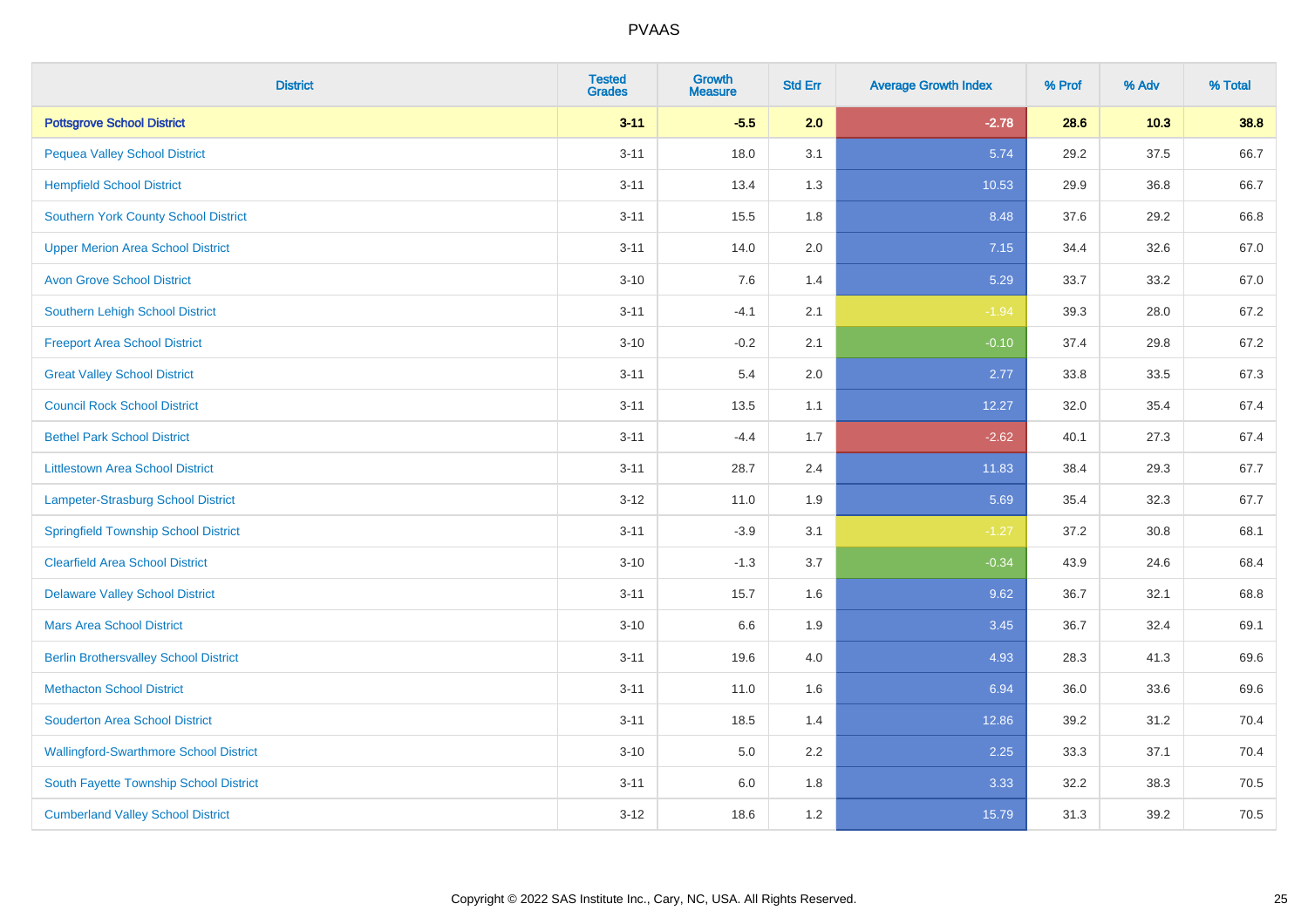| <b>District</b>                                 | <b>Tested</b><br><b>Grades</b> | <b>Growth</b><br><b>Measure</b> | <b>Std Err</b> | <b>Average Growth Index</b> | % Prof | % Adv  | % Total |
|-------------------------------------------------|--------------------------------|---------------------------------|----------------|-----------------------------|--------|--------|---------|
| <b>Pottsgrove School District</b>               | $3 - 11$                       | $-5.5$                          | 2.0            | $-2.78$                     | 28.6   | $10.3$ | 38.8    |
| <b>Oswayo Valley School District</b>            | $3 - 12$                       | 9.9                             | 5.1            | 1.93                        | 26.5   | 44.1   | 70.6    |
| <b>Colonial School District</b>                 | $3 - 11$                       | 22.1                            | 1.6            | 13.55                       | 27.2   | 43.5   | 70.6    |
| <b>Tredyffrin-Easttown School District</b>      | $3 - 10$                       | 8.7                             | 2.4            | 3.57                        | 35.2   | 35.8   | 71.0    |
| <b>Dallastown Area School District</b>          | $3 - 11$                       | 19.9                            | 1.4            | 14.14                       | 36.8   | 34.2   | 71.0    |
| <b>Radnor Township School District</b>          | $3 - 12$                       | 7.5                             | 1.9            | 4.03                        | 33.0   | 38.3   | 71.3    |
| <b>Lower Moreland Township School District</b>  | $3 - 11$                       | 8.7                             | 2.0            | 4.35                        | 38.2   | 33.2   | 71.4    |
| <b>Eastern Lancaster County School District</b> | $3 - 12$                       | 2.9                             | 3.2            | 0.91                        | 35.2   | 36.4   | 71.6    |
| <b>Lewisburg Area School District</b>           | $3 - 11$                       | 1.7                             | 2.4            | 0.72                        | 35.9   | 35.9   | 71.8    |
| <b>Loyalsock Township School District</b>       | $3 - 12$                       | 26.7                            | 2.7            | 9.92                        | 36.8   | 35.1   | 71.9    |
| <b>Penn-Trafford School District</b>            | $3 - 11$                       | 2.9                             | 1.8            | 1.68                        | 46.3   | 26.2   | 72.5    |
| Palmyra Area School District                    | $3 - 11$                       | 16.2                            | 1.8            | 9.02                        | 38.8   | 34.0   | 72.8    |
| North Allegheny School District                 | $3 - 11$                       | 18.0                            | 1.3            | 14.25                       | 30.5   | 42.9   | 73.4    |
| <b>Camp Hill School District</b>                | $3 - 12$                       | 20.7                            | 2.9            | 7.00                        | 32.3   | 41.4   | 73.7    |
| <b>Marple Newtown School District</b>           | $3 - 11$                       | 20.6                            | 2.3            | 8.95                        | 31.1   | 42.7   | 73.8    |
| <b>Wayne Highlands School District</b>          | $3 - 11$                       | 22.5                            | 2.5            | 9.16                        | 33.8   | 40.4   | 74.2    |
| Fox Chapel Area School District                 | $3 - 11$                       | 17.6                            | 1.9            | 9.47                        | 22.9   | 52.0   | 74.9    |
| <b>Harbor Creek School District</b>             | $3 - 11$                       | 13.4                            | 2.3            | 5.80                        | 34.5   | 40.7   | 75.2    |
| <b>Spring-Ford Area School District</b>         | $3 - 11$                       | 16.6                            | 1.2            | 14.02                       | 30.4   | 45.3   | 75.7    |
| <b>Central Bucks School District</b>            | $3 - 11$                       | 15.5                            | 0.9            | 17.94                       | 34.8   | 41.4   | 76.2    |
| <b>Upper Saint Clair School District</b>        | $3 - 11$                       | 13.8                            | 1.8            | 7.86                        | 32.2   | 44.5   | 76.7    |
| <b>Fairview School District</b>                 | $3 - 11$                       | 8.3                             | 2.4            | 3.43                        | 41.9   | 34.9   | 76.7    |
| <b>Peters Township School District</b>          | $3 - 11$                       | 14.1                            | 1.7            | 8.16                        | 35.2   | 41.6   | 76.8    |